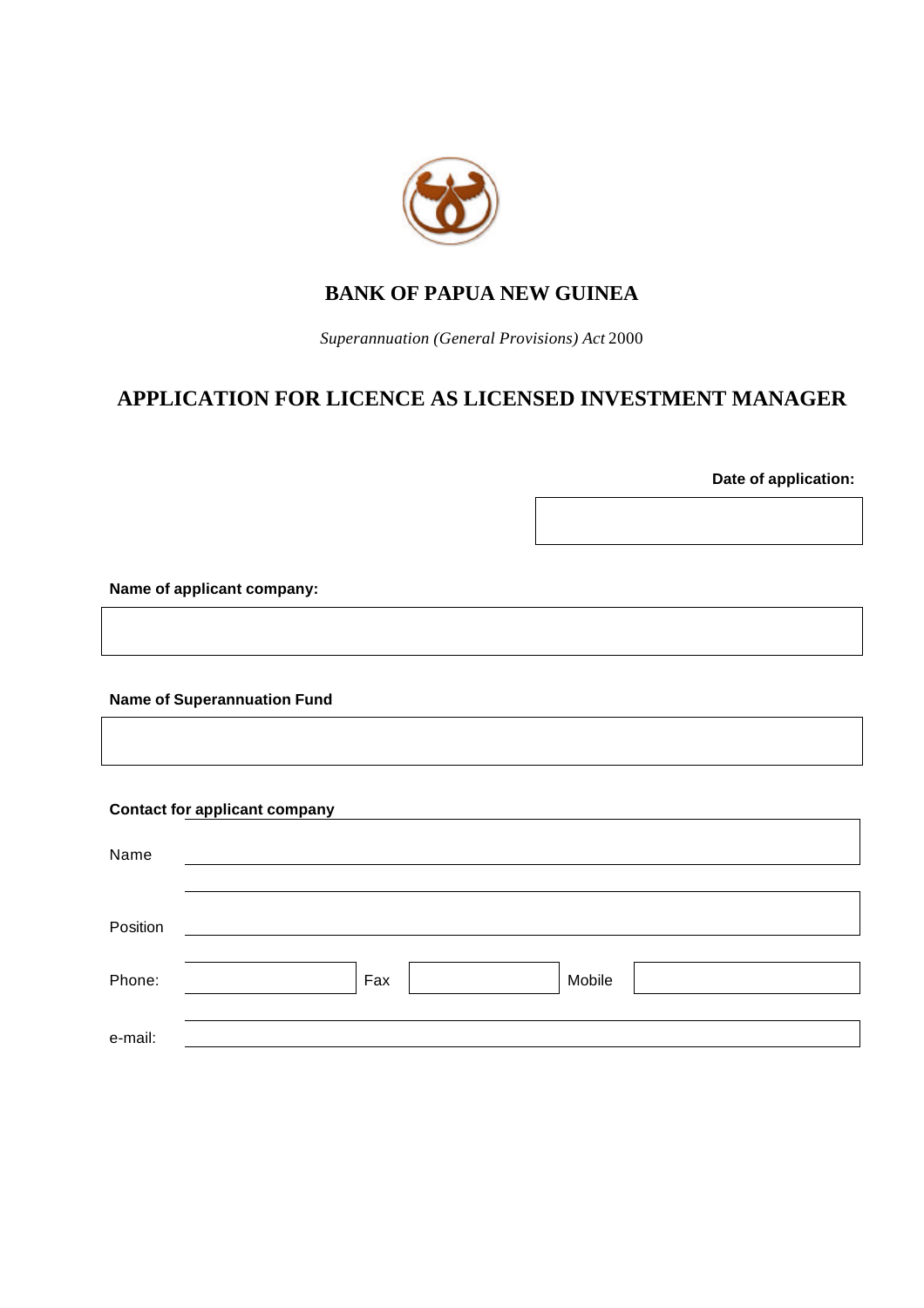## **APPLICATION FOR LICENCE AS LICENSED INVESTMENT MANAGER**

### **Instructions for completing this application**

To complete this form:

- read these instructions carefully
- complete the information in the form.`
	- − For checkboxes (for example, Yes  $\Box$  No  $\Box$ ), tick the appropriate box.
	- − For other boxes, you must add the information required.
	- − If there is not enough room on the form, add separate sheets with the additional information.
- Where you are asked to attach something, us tabs or other dividers to separate the documents you attach, and mark in the form what the relevant tab is, using the questions with this in them:

Not attached  $\square$  Attached at TAB

- You will need to have:
	- − Part A (Fund details)
	- − Part B (Applicant company details)
		- ♦ *make sure that the declaration in Part B is signed by all the directors of the applicant company*
	- − a separate Part C (directors/responsible officers details) for each director and each responsible officer of the applicant company
		- ♦ *remember that "director" and "responsible officers" includes people who have held those positions at any time during the previous 2 years, even if they no longer hold those positions*
		- ♦ *make sure that the declaration in Part C is signed by the director/responsible officer*
	- − a separate Part D (individual shareholder controllers/individual indirect controllers details) for each individual who is a shareholder controller and each individual who is an indirect controller of the applicant company (but directors and responsible officers should only compete Part C)
		- ♦ *make sure that the declaration in Part D is signed by the individual shareholder controller/individual indirect controller*
	- − a separate Part E (corporate shareholder controllers/corporate indirect controllers details) for each body corporate that is a shareholder controller and each body corporate that is an indirect controller of the applicant company
		- ♦ *make sure that the declaration in Part E is signed by the directors of the body corporate*
- Make sure where required in Part B, C, D and E, attach the financial statement and provide register of assets for each director, responsible officer, individual indirect controller and shareholder controller using format at Annex A and Annex B respectively.
- Make sure that you have all the attachments and other supporting documents included.

Lodge the application, with all the supporting documents — and the application fee deposit — by sending it to:

The Manager Financial Systems Supervision Department Bank of Papua New Guinea P O Box 121, Port Moresby

### *Remember:*

*It is a serious criminal offence to make a false or misleading application, or to give the Bank false or misleading information*.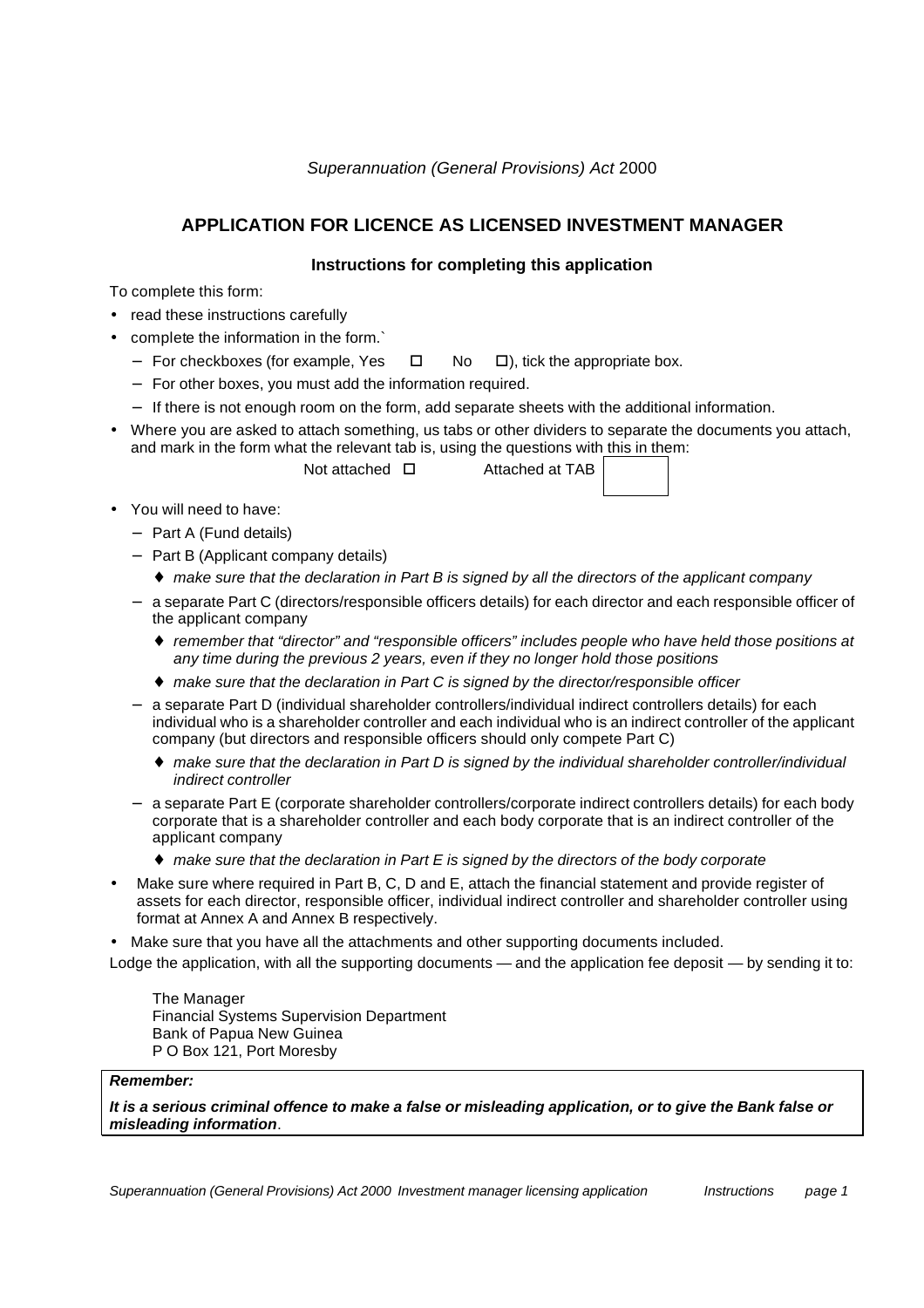### **Extracts from the** *Superannuation (General Provisions) Act* **2000**

### **12. MINIMUM REQUIREMENTS.**

- (1) A licence shall only be granted to an applicant if the Central Bank is satisfied that—
	- (a) the applicant meets the fit and proper criteria set out in Schedule 2; and
	- (b) the applicant's officers meet the fit and proper criteria set out in Schedule 2; and
	- (c) the applicant can be relied on to perform, in a fit and proper manner, the duties relevant to the licence for which an application has been made; and
	- (d) the applicant satisfies—
		- (i) the financial requirements set out in Schedule 3; or
		- (ii) if required by the Central Bank, that it is entitled to the benefit of an approved guarantee of an amount not less than the amount in Schedule 3, being a guarantee in respect of the applicant's duties; or
		- ...

## **Schedule 2 – Fit and proper person criteria**

2. In determining whether a person is a fit and proper person to hold any particular position, regard will be had to—

- (a) his probity; and
- (b) his competence and soundness of judgement for fulfilling the responsibilities of that position; and
- (c) the diligence with which he is fulfilling or likely to fulfil those responsibilities; and
- (d) whether the interests of members are, or are likely to be, in any way threatened by his holding that position.

3. Without prejudice to the generality of the foregoing provisions, regard may be had to the previous conduct and activities in business or financial matters of the person in question and, in particular, to any evidence that he has—

- (a) committed an offence involving fraud or other dishonesty or violence; or
- (b) been engaged in or been associated with any financial loss due to dishonesty, incompetence or malpractice in the provision of superannuation products, insurance, investment or other financial services or the management of companies or against financial loss due to the conduct of discharged or undischarged bankrupts; or
- (c) been engaged in any business practices appearing to the Central Bank to be deceitful or oppressive or otherwise improper (whether unlawful or not or which otherwise reflect discredit on his method of conducting superannuation funds companies, investments and other financial services; or
- (d) engaged in or been associated with any other business practices or otherwise conducted himself in such a way as to cast doubt on his competence and soundness of judgement.

### **Definitions**

"*shareholder controller*" means a person who, either alone or with any of the person's associate or associates, has a stake in—

(a) a licence holder under this Act; or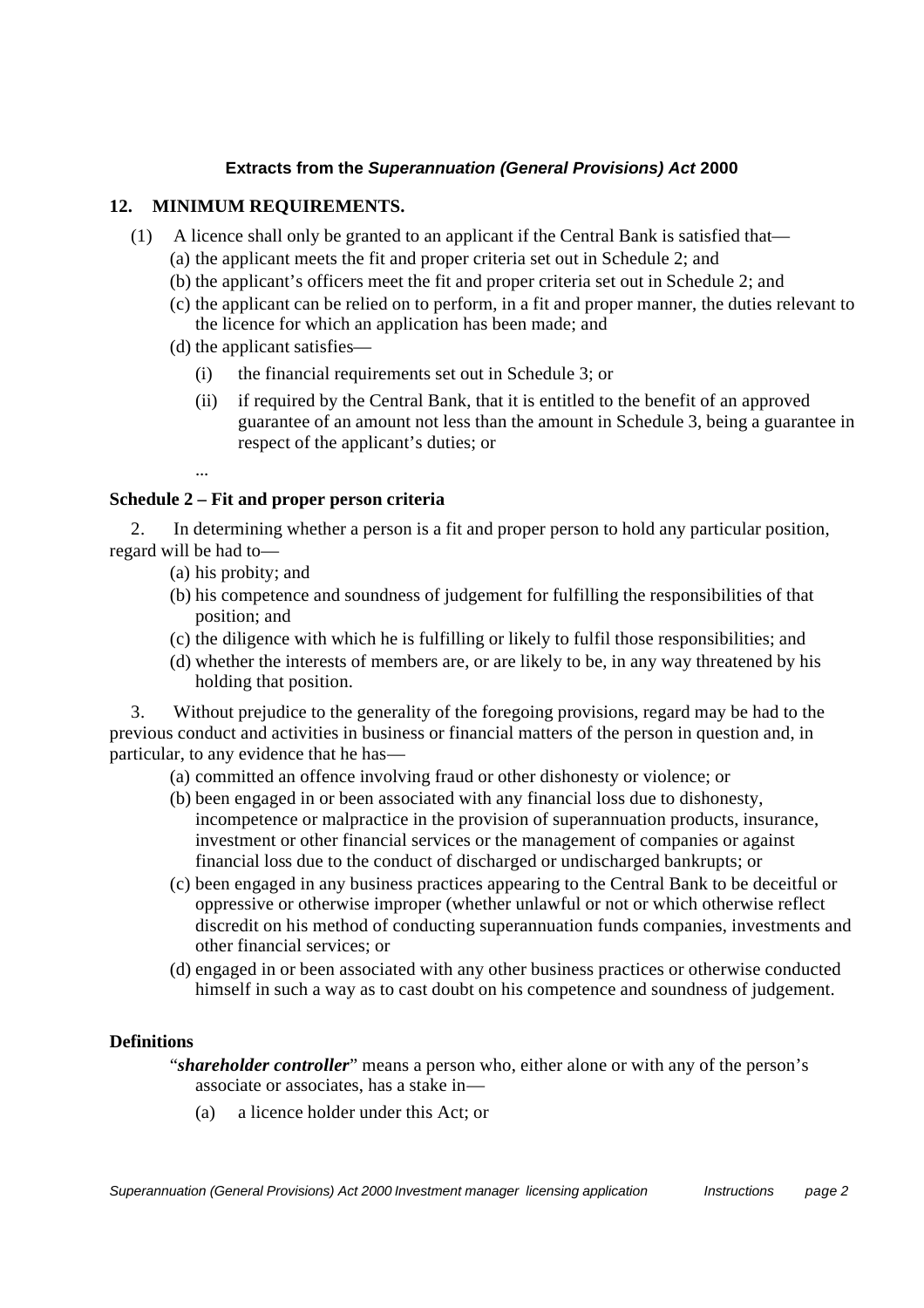- (b) a holding company of a licence holder,
- "*stake*" means the aggregate of the voting power that a person controls in a body corporate at a general meeting;

"*indirect controller*" means either—

- (a) a person or persons in accordance with whose direction or instructions the directors of the licence holder or any holding company, or any shareholder controller of a licence holder are accustomed to act or are under an obligation, whether formal or informal, to act; or
- (b) a person or persons declared by the Central Bank to be an indirect controller for the purposes of this Act;

"*associate*", in relation to a person entitled to exercise or control the exercise of voting power in relation to, or holding shares in, a body corporate means—

- (a) a relative of the person; or
- (b) any body corporate of which that person is a director; and
- (c) any person who is an employee or partner of that person; or
- (d) where that person is a company—
	- (i) any director of that company; or
	- (ii) any subsidiary of that company; or
	- (iii) any director or employee of any such subsidiary; or
- (e) where that person has with any other person an agreement or arrangement with respect to the acquisition, holding or disposal of shares or other interests in that body corporate or under which they undertake to act together in exercising their voting power in relation to it, that other person;

"*relative*" in relation to a person, means—

- (a) the person's spouse, including the legal or customary spouse; or
- (b) another person who, although not legally married to the person, lives with the person on a bona fide domestic basis as the husband or a wife of the person; or
- (c) a parent or remoter lineal ancestor of the person; or
- (d) a son, daughter or remoter lineal descendant of the person; or
- (e) a brother or sister of the person;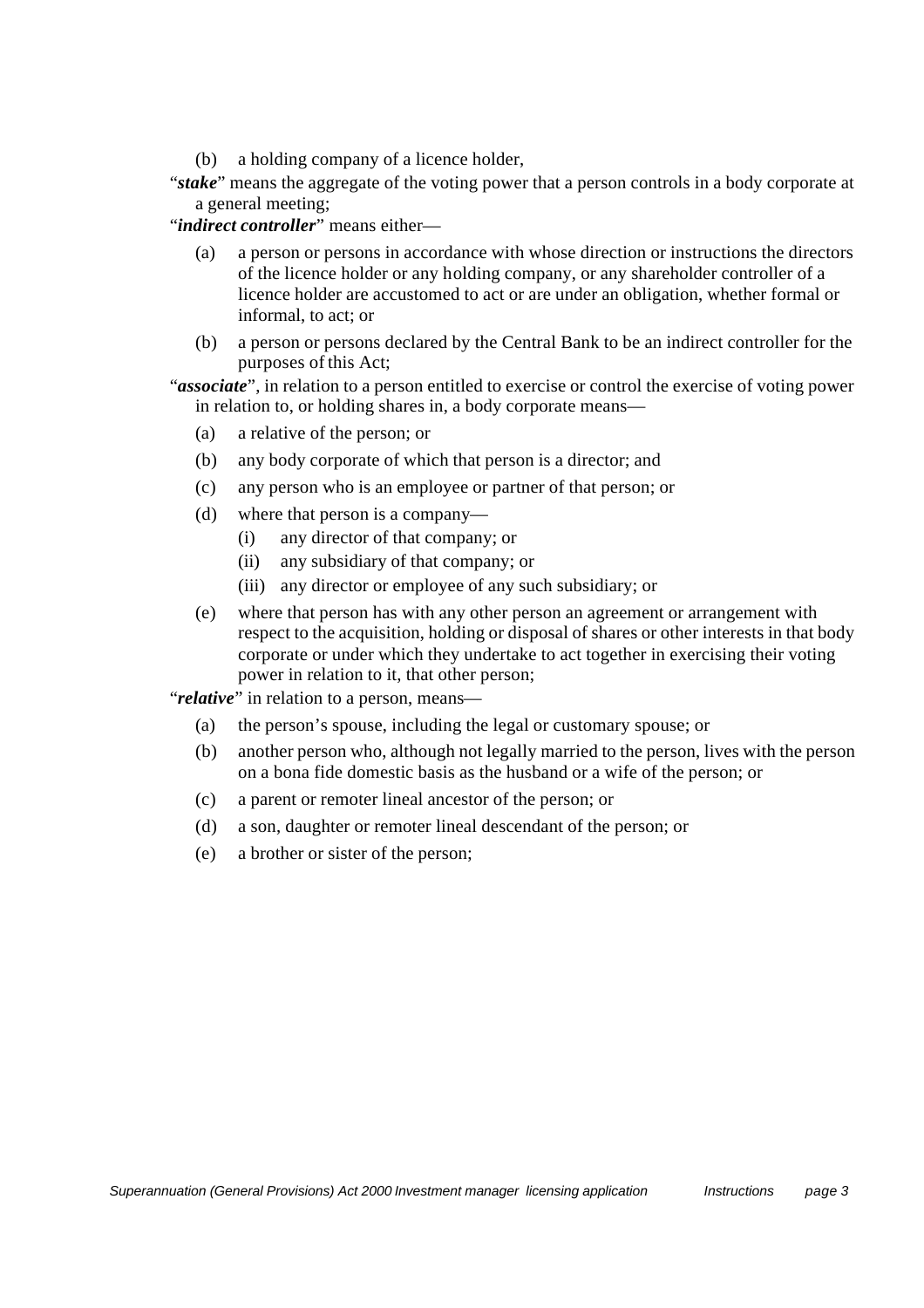# **PART A**

# **FUND DETAILS**

| A1. | Name of the superannuation fund for<br>which you are or will be an investment<br>manager?        |                                                                                                 |
|-----|--------------------------------------------------------------------------------------------------|-------------------------------------------------------------------------------------------------|
| A2. | Is it an authorised superannuation fund<br>$(ASE)$ ?                                             | Yes<br>$\Box$<br>$No$ $\Box$                                                                    |
| A3. | Date established                                                                                 |                                                                                                 |
| A4. | Number of members                                                                                |                                                                                                 |
| A5. | Value of assets                                                                                  |                                                                                                 |
| A6. | Attach a copy of the Act, charter, deed of<br>settlement or other governing rules of the<br>fund | Not attached $\Box$<br>Attached at TAB<br>Up to date consolidation? Yes $\Box$<br>No.<br>$\Box$ |
|     | If not an up to date consolidation, list<br>date of all amendments to the<br>governing rules     |                                                                                                 |
| A7. | Attach a copy of the most recent actuarial<br>report on the fund                                 | Not attached $\Box$<br>Attached at TAB                                                          |

# **INVESTMENT STRATEGY**

| A8. | Attach a copy of the most recent actuarial<br>report on the fund                                                                    |                   | Not attached $\Box$ |                                    | Attached at TAB |  |
|-----|-------------------------------------------------------------------------------------------------------------------------------------|-------------------|---------------------|------------------------------------|-----------------|--|
| A9. | Attach a copy of the investment strategy<br>for the fund                                                                            |                   | Not attached $\Box$ |                                    | Attached at TAB |  |
|     | Does the investment strategy for the<br>fund cover<br>• asset allocation?<br>hedging?<br>$\bullet$<br>diversification?<br>$\bullet$ | Yes<br>Yes<br>Yes | □<br>□<br>П         | $No$ $\Box$<br>$No$ $\Box$<br>No □ |                 |  |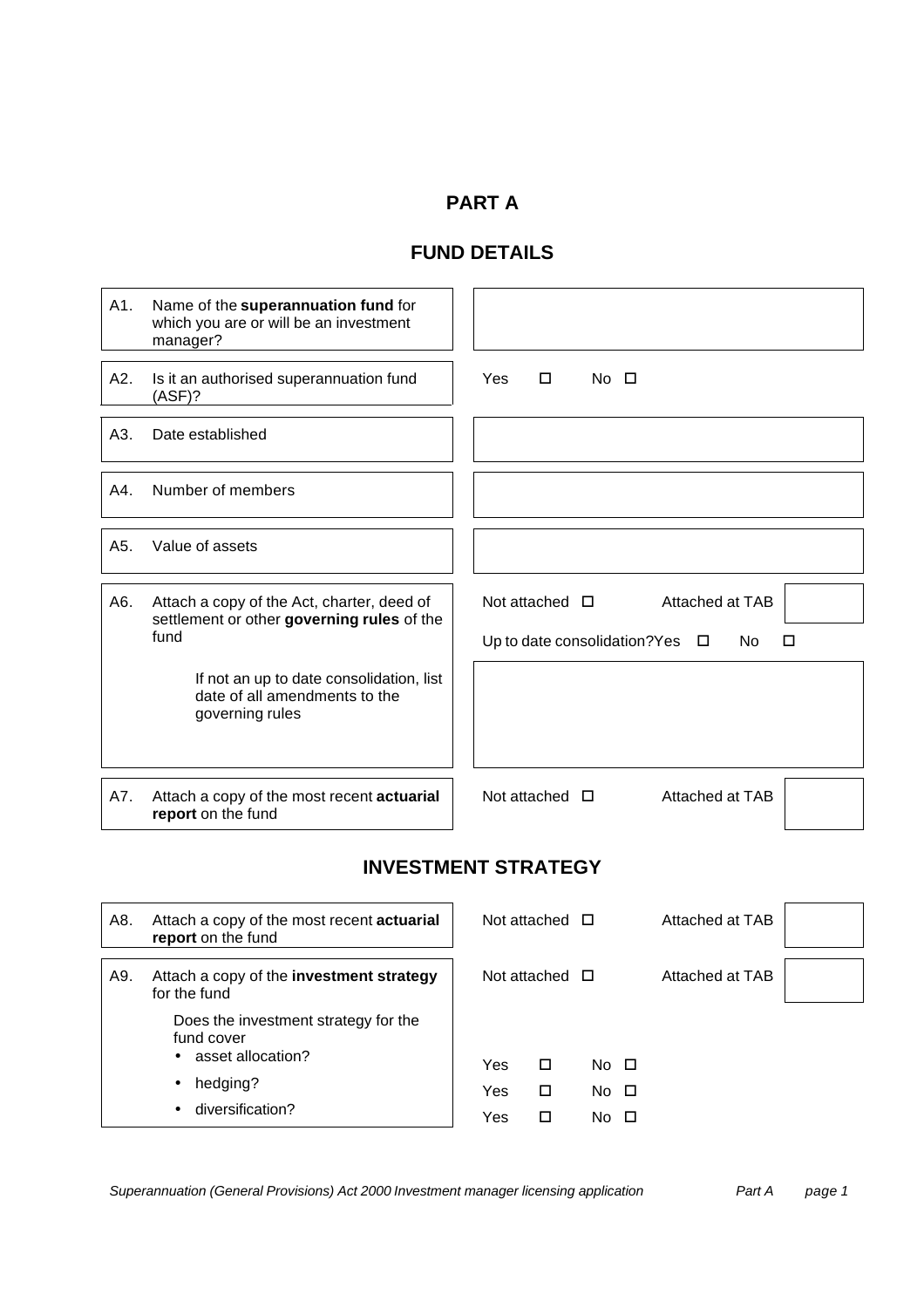# **COMPUTER STRATEGY**

| Attach a copy of the computer strategy for<br>A10.<br>the fund                                                                                 |                          | Not attached $\Box$        |                                                             | Attached at TAB |  |
|------------------------------------------------------------------------------------------------------------------------------------------------|--------------------------|----------------------------|-------------------------------------------------------------|-----------------|--|
| Does the computer strategy for the fund<br>cover<br>• software programs?<br>• equipment?<br>staffing?<br>$\bullet$<br>means of implementation? | Yes<br>Yes<br>Yes<br>Yes | □<br>□<br>$\Box$<br>$\Box$ | $No$ $\Box$<br>$No$ $\Box$<br>$No$ $\Box$<br>$No$ $\square$ |                 |  |
| <b>MANAGEMENT STRATEGY</b>                                                                                                                     |                          |                            |                                                             |                 |  |
| A11. Attach a copy of the management strategy                                                                                                  |                          | Not attached $\Box$        |                                                             | Attached at TAB |  |

| Attach a copy of the management strategy<br>A11.<br>for the fund. | Not attached $\square$ | Attached at TAB |  |
|-------------------------------------------------------------------|------------------------|-----------------|--|
| • Include copy of Risk Management<br>Plan                         | Not attached $\Box$    | Attached at TAB |  |
| Include copy of Fraud Control Plan                                | Not attached $\Box$    | Attached at TAB |  |

# **CUSTODY OF FUND ASSETS**

|                   | A12. Will the applicant company appoint, or has<br>the applicant company appointed, a<br>custodian for the Fund assets? |         |                     | Yes | $\Box$ | $No$ $\Box$         |                 |  |
|-------------------|-------------------------------------------------------------------------------------------------------------------------|---------|---------------------|-----|--------|---------------------|-----------------|--|
|                   | If yes, go to question A13.<br>If no, go to question A20.                                                               |         |                     |     |        |                     |                 |  |
|                   | A13. Name of all custodian(s)                                                                                           |         |                     |     |        |                     |                 |  |
|                   | A14. Attach a certified copy of all custodian<br>agreement(s) for the fund                                              |         |                     |     |        | Not attached $\Box$ | Attached at TAB |  |
| A <sub>15</sub> . | Address of<br>custom(s)                                                                                                 |         | Number and street   |     |        |                     |                 |  |
|                   |                                                                                                                         |         | Province<br>Country |     |        |                     |                 |  |
|                   |                                                                                                                         | Contact | name                |     |        |                     |                 |  |
|                   |                                                                                                                         |         | phone               |     |        |                     |                 |  |

If there is more than one custodian, complete this information for each custodian on a separate sheet.

*Superannuation (General Provisions) Act 2000 Investment manager licensing application Part A page 2*

l \*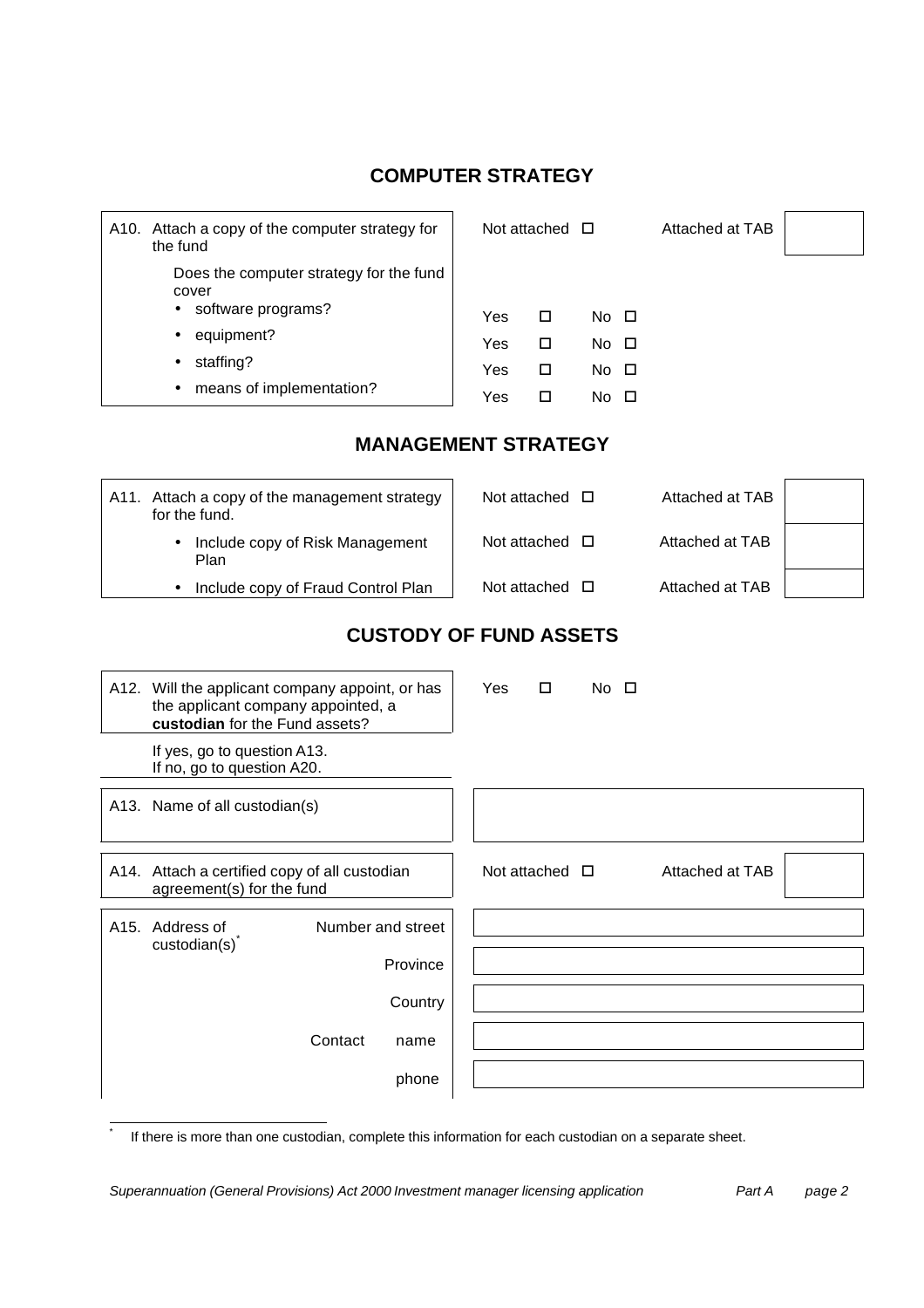| fax                                                                                           |                                           |
|-----------------------------------------------------------------------------------------------|-------------------------------------------|
| e-mail                                                                                        |                                           |
| A16. Attach a certified copy of all custodian<br>agreement(s) for the fund                    | Not attached $\square$<br>Attached at TAB |
| A17. Attach a certified copy of the<br>organisational structure of the custodian <sup>†</sup> | Not attached $\square$<br>Attached at TAB |
| A18. Attach the most recent audited financial<br>statements of the custodian <sup>#</sup>     | Not attached $\square$<br>Attached at TAB |
| A19. List the names and addresses of all<br>directors of custodian <sup>§</sup>               | Name:<br>Address:                         |
|                                                                                               | Name:<br>Address:                         |
|                                                                                               | Name:<br>Address:                         |
|                                                                                               | Name:<br>Address:                         |
|                                                                                               | Name:<br>Address:                         |
| A20. Attach a detailed statement of the<br>arrangements for custody of the Fund<br>assets     | Attached at TAB<br>Not attached $\Box$    |

l

<sup>\*</sup> If there is more than one custodian, attach agreements for each custodian.

<sup>†</sup> If there is more than one custodian, complete this information for each custodian on a separate sheet. ‡

If there is more than one custodian, complete this information for each custodian on a separate sheet.

<sup>§</sup> If there is more than one custodian, complete this information for each custodian on a separate sheet.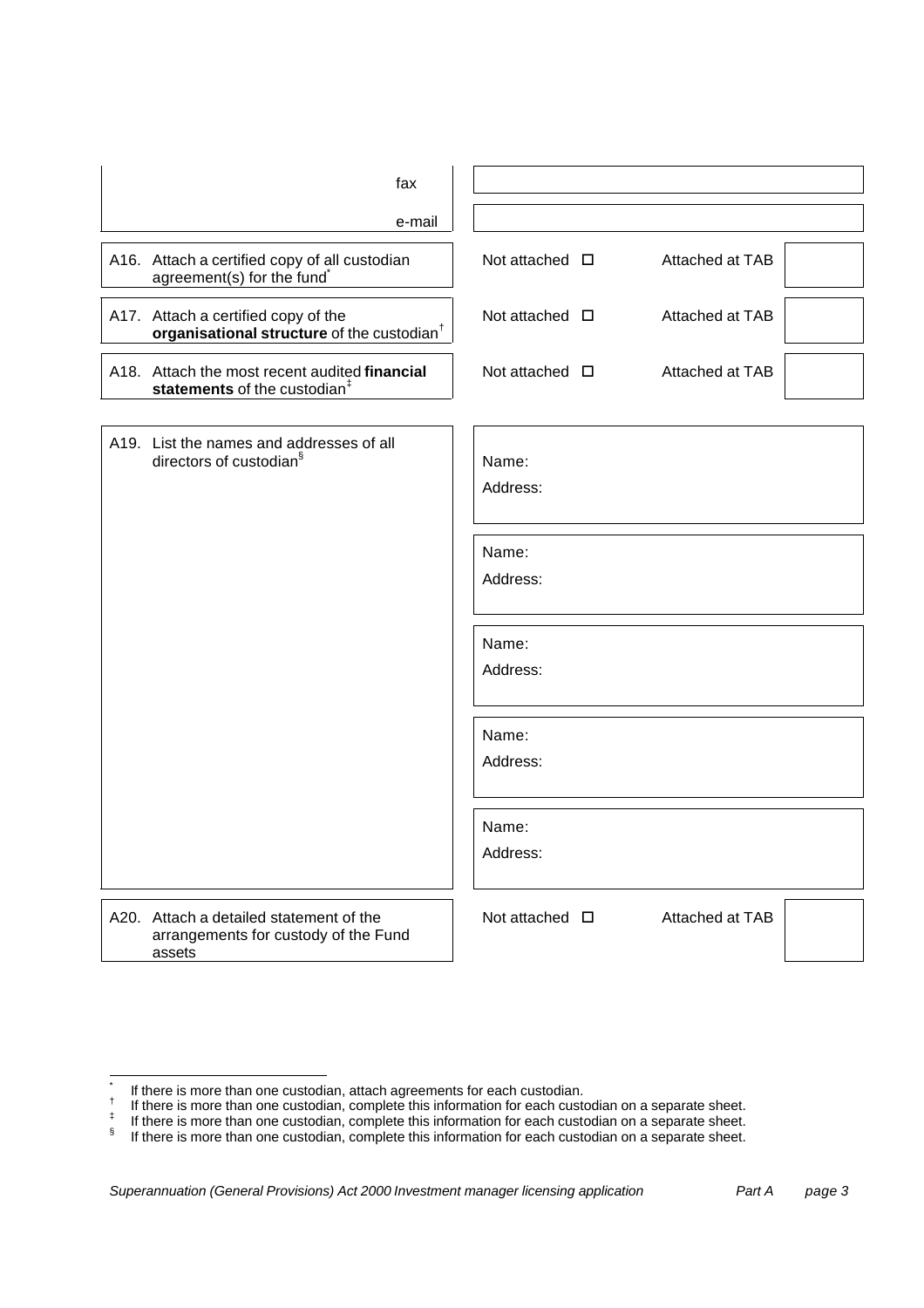The application must be supported by evidence demonstrating that the applicant company is fit and proper to hold an investment manager licence and that each director and responsible officer of the applicant company is fit and proper to hold the position he or she holds.

Please check the list below and identify where in the application the following matters are addressed:

|      | <b>Matter</b>                                                                                                                                                                                                | Where is it in the<br>application? |
|------|--------------------------------------------------------------------------------------------------------------------------------------------------------------------------------------------------------------|------------------------------------|
| A21. | The Investment Objective of the fund.                                                                                                                                                                        |                                    |
| A22. | How the whole of a fund's circumstances were considered in<br>formulating the investment objective                                                                                                           |                                    |
| A23. | Specific performance benchmarks of the returns the investment<br>manager is seeking to achieve                                                                                                               |                                    |
| A24. | The levels of risk the trustee with the investment manager consider<br>members are prepared to accept.                                                                                                       |                                    |
| A25. | The fund's investment diversification strategy to distribute and control<br>risk, and minimizes the variability of investment returns.                                                                       |                                    |
| A26. | The degree of diversification that the trustee has agreed upon in terms<br>of asset allocations amongst the identified investment categories                                                                 |                                    |
| A27. | What are the reasons for exclusion of any of the major categories and<br>the manner in which this diversification is to be achieved, depending<br>on the size and circumstances of the fund?                 |                                    |
| A28. | The liquidity position the trustee expect to maintain in terms of<br>available cash and any minimum liquidity standards they might seek to<br>impose on certain types of investments.                        |                                    |
| A29. | Issues unique to the fund that may impact on the investment decisions<br>made (e.g. that the fund's average member's age is over 50)?                                                                        |                                    |
| A30. | Possible conflicting position the investment manager may have with<br>the trustee regarding specific investments and the arrangement and<br>procedures to reach an understanding regarding such investments. |                                    |
| A31. | How regularly the Trustee and investment manager will review the<br>investment strategy and how it is this review to be recorded and<br>communicated to the members.                                         |                                    |

*Superannuation (General Provisions) Act 2000 Investment manager licensing application Part A page 4*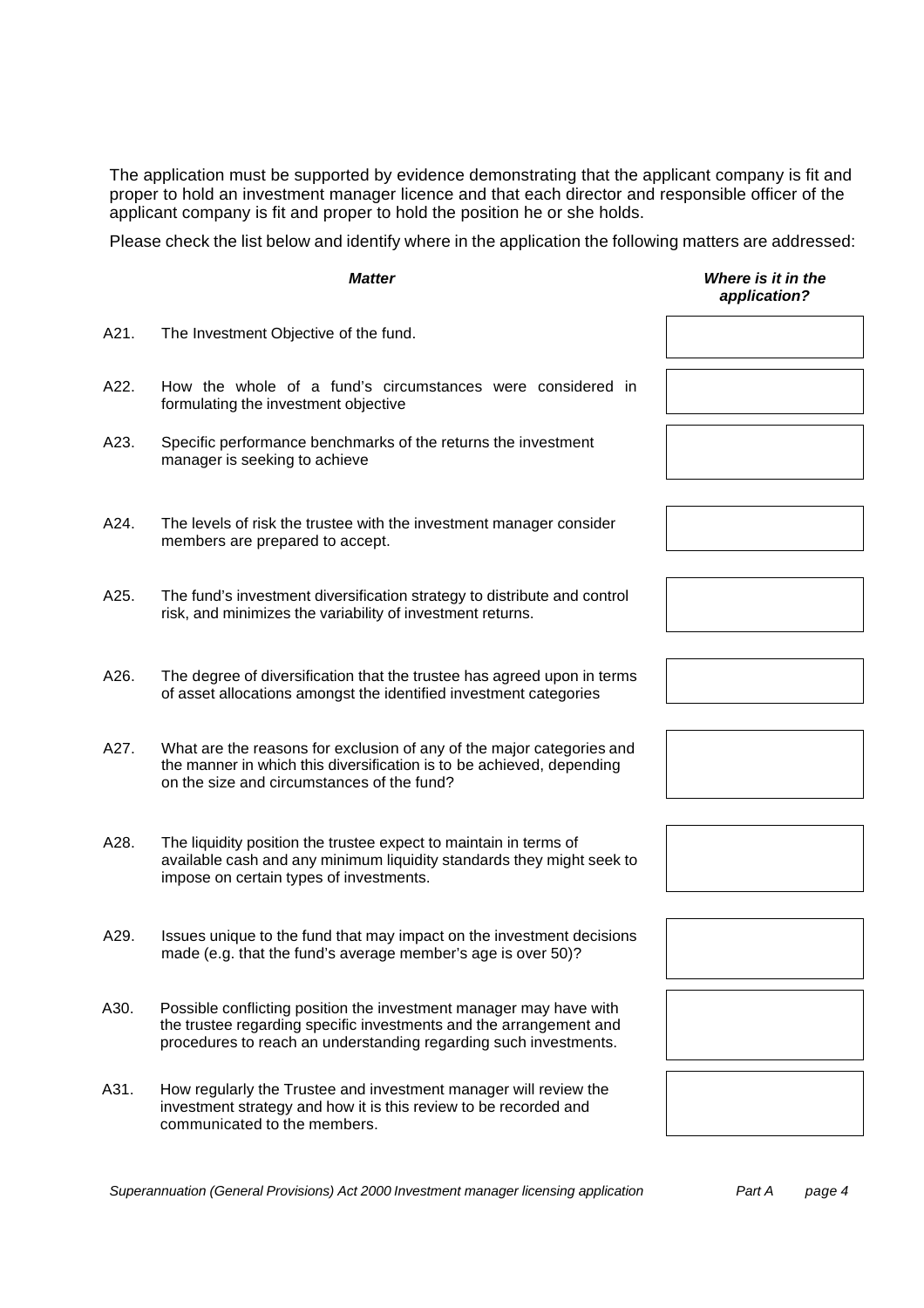- A32. How the investment manager will Implement the Investment Strategy?
- A33. The approach to investment management that the investment manager will implement when undertaking a due diligence process to ascertain considered and responsible investment decision-making.
- A34. Process and criteria to be use in seeking professional advice in relation to preparing investment objectives
- A35. Procedures, processes and mechanisms where employees and employers contributors can express their opinion concerning investment strategies.
- A36. Investment manager's internal disputes/complaints resolution mechanism for resolving employees' and employers' contributors' disputes.
- A37. Controls or measures available to mitigate any possible future events where all necessary consideration of the investment objectives, strategy and implementation will not be taken into account.
- A38. The fund's reserving policy.
- A39. The regular investment monitoring and review process that the investment manager will undertake to ensure that the investments remain consistent with the investment strategy, objective and performance benchmarks.
- A40. Procedures to continuously identify, measure and manage risks of loss on investments
- A41. How risk factors such as market changes, new products, new risk management techniques and legislative changes continuously identified, monitored, assessed, measured and reviewed in line with the fund's investment objectives, strategies and performance?
- A42. The review process regarding the statutory asset ranges, to ensure they are maintained within the pre-determined asset ranges and are adjusted as necessary in the light of market movements.
- A43. The procedures to adequately monitor direct investments in particular assets (e.g. property or equities) or indirect investments.
- A44. If using derivatives, how the investment manager may minimize risk by hedging (protecting assets against changes in the market)?
- A45. How the use of derivative is catered for in the investment strategy and the controls and process for assessing compliance with the strategy?



*Superannuation (General Provisions) Act 2000 Investment manager licensing application Part A page 5*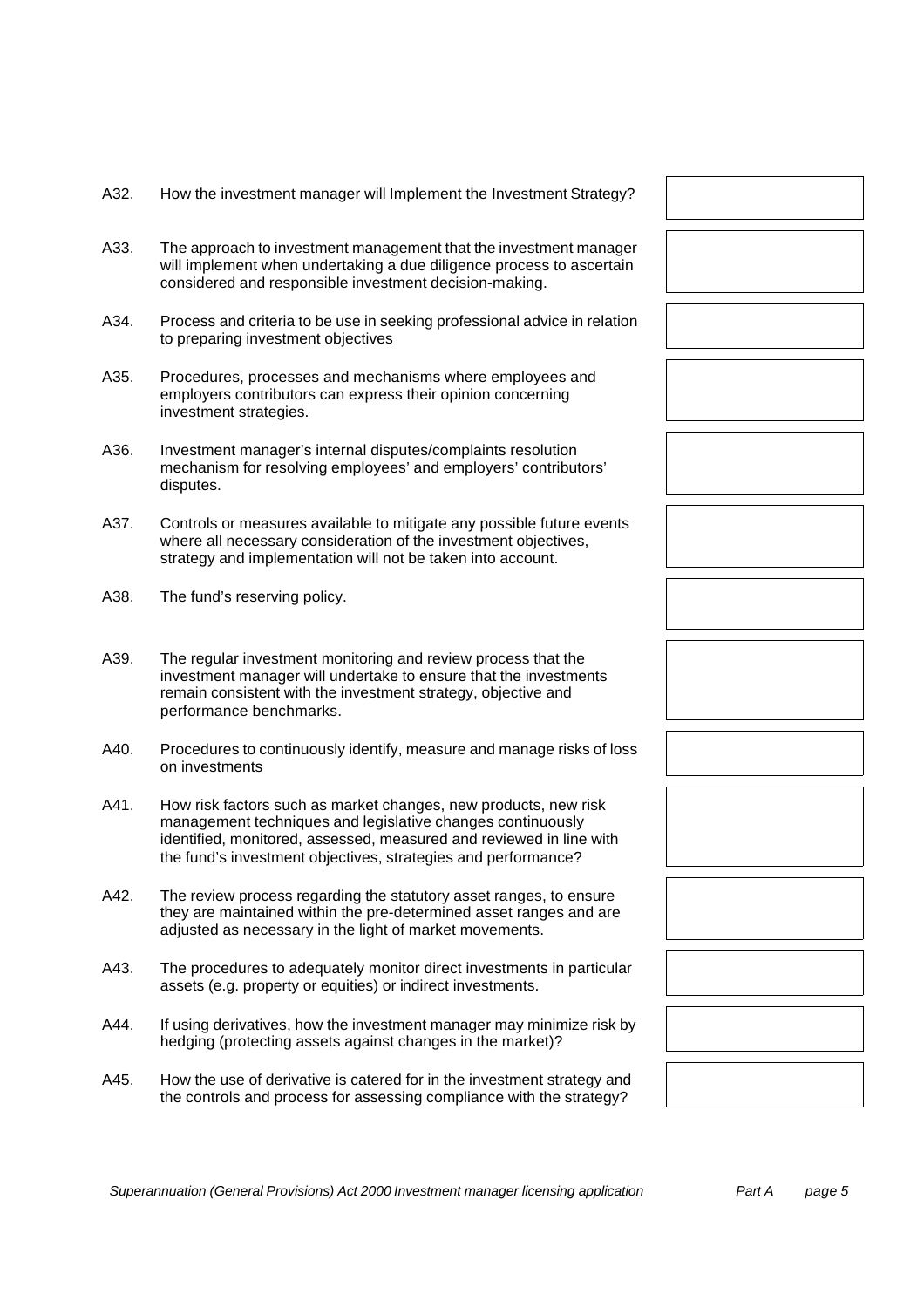| A46. | The investment manager compliance with future Investment Standard, |
|------|--------------------------------------------------------------------|
|      | Guidelines and Rules.                                              |

A47. The process for distribution of investment earnings.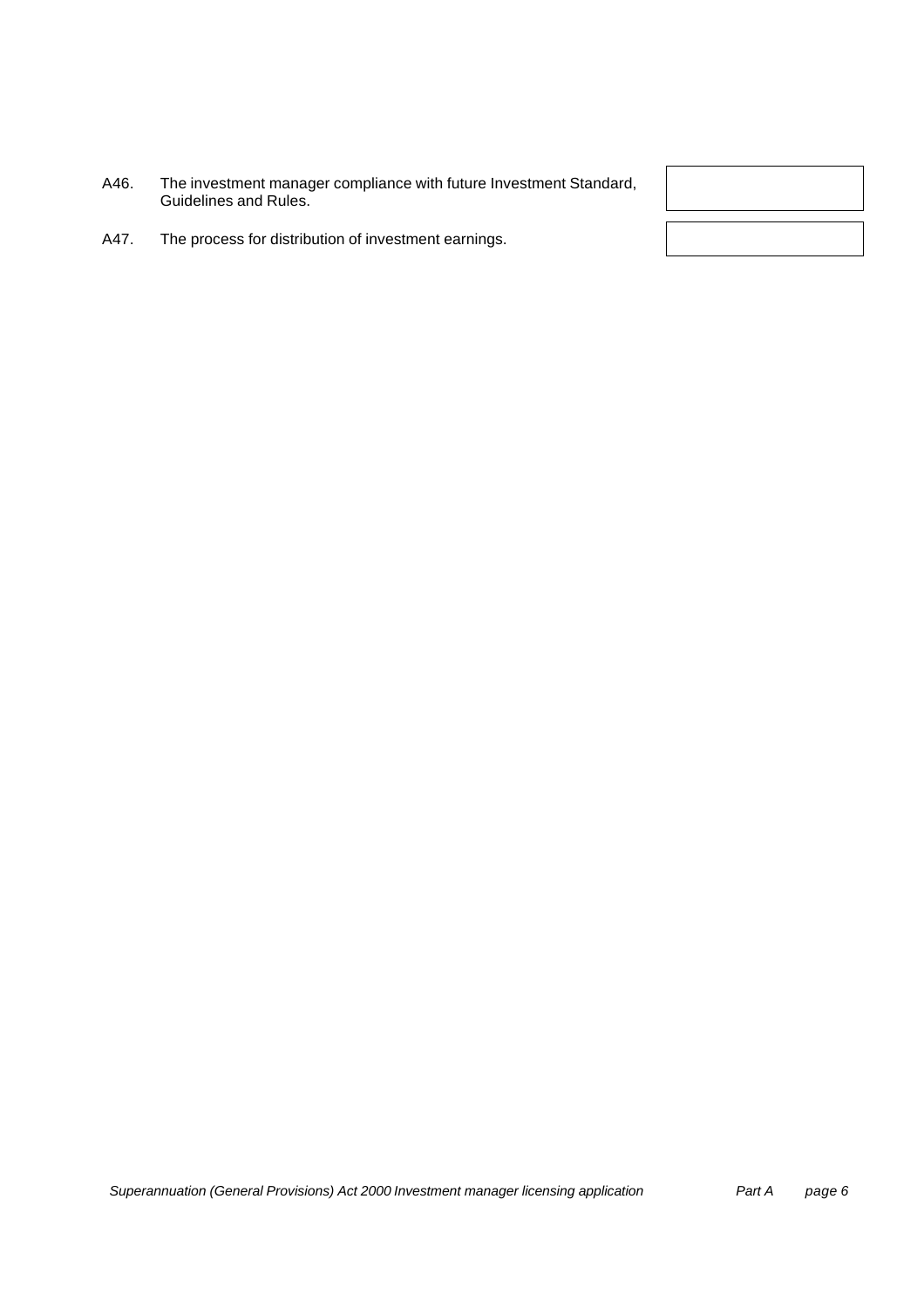# **PART B**

# **APPLICANT COMPANY DETAILS.**

| <b>B1</b>      | Name of the applicant company as<br>registered<br>(if PNG Company, name registered with<br>the Investment Promotion Authority (IPA)). |                      |  |
|----------------|---------------------------------------------------------------------------------------------------------------------------------------|----------------------|--|
| <b>B2</b>      | Trading name(s)                                                                                                                       |                      |  |
| B <sub>3</sub> | IPA Company Registration Number (if PNG<br>company):                                                                                  |                      |  |
| <b>B4</b>      | Address of applicant<br>company                                                                                                       | Number and<br>street |  |
|                |                                                                                                                                       | Province             |  |
|                |                                                                                                                                       | Contact<br>name      |  |
|                |                                                                                                                                       | phone                |  |
|                |                                                                                                                                       | fax                  |  |
|                |                                                                                                                                       | e-mail               |  |
| B <sub>5</sub> | Address of registered<br>office of applicant                                                                                          | Number and<br>street |  |
|                | company (if different<br>to the address in<br>question B4)                                                                            | Province             |  |
|                |                                                                                                                                       | Country              |  |
|                |                                                                                                                                       | Contact<br>name      |  |
|                |                                                                                                                                       | phone                |  |
|                |                                                                                                                                       | fax                  |  |
|                |                                                                                                                                       | e-mail               |  |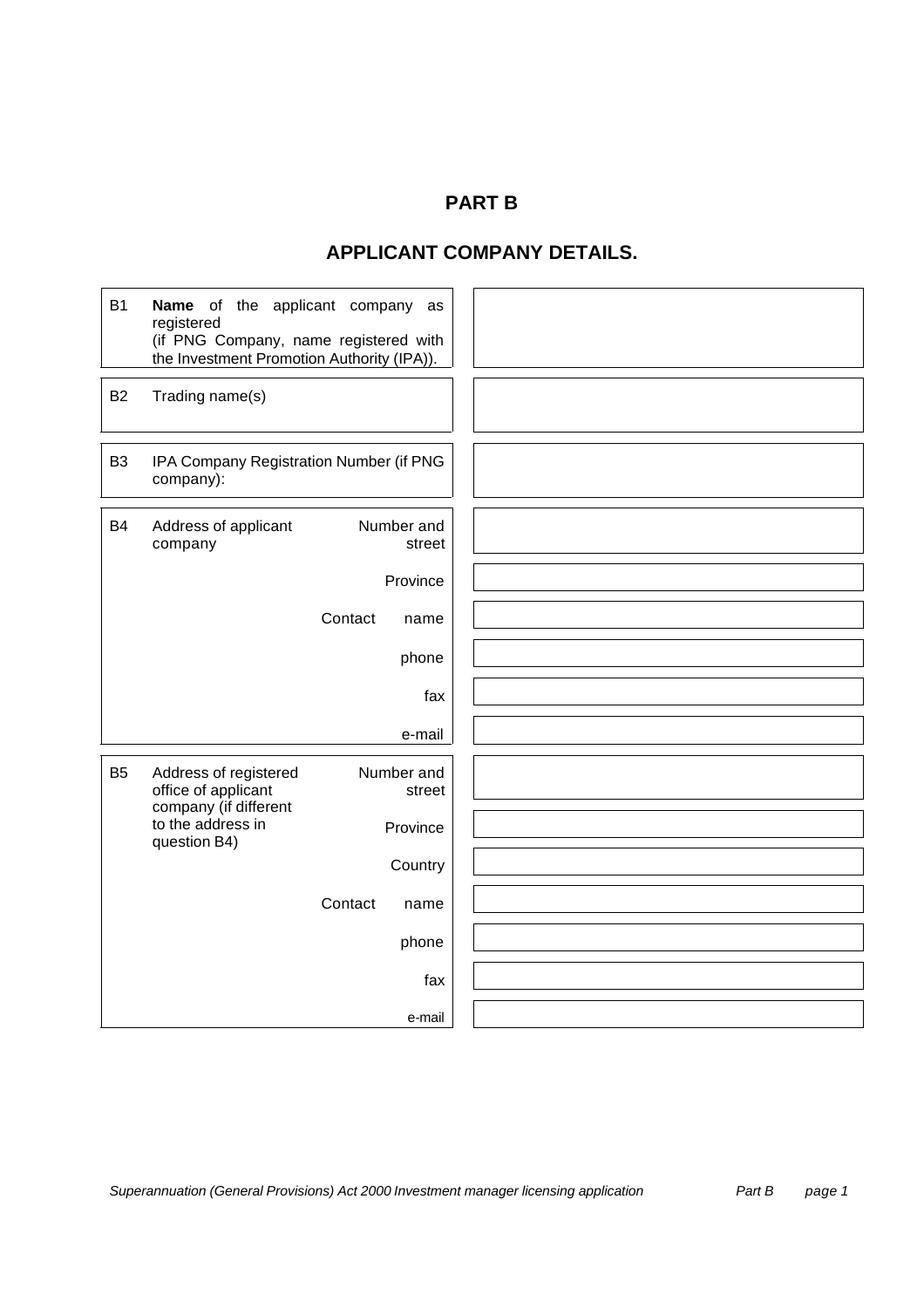| B <sub>6</sub> | Is the applicant company a subsidiary of a<br>non-Papua New Guinea company licensed<br>or authorised under the law of the place of<br>its incorporation to provide financial<br>services (banking, insurance,<br>superannuation)? | Yes | □                      | No □ |  |                 |  |
|----------------|-----------------------------------------------------------------------------------------------------------------------------------------------------------------------------------------------------------------------------------|-----|------------------------|------|--|-----------------|--|
|                | If yes, attach a statement from the<br>relevant home country supervisor<br>that it is satisfied with respect to the<br>prudent management of the<br>company or parent.                                                            |     | Not attached $\Box$    |      |  | Attached at TAB |  |
| B7             | Attach a certified copy of the certificate of<br>incorporation of the applicant company                                                                                                                                           |     | Not attached $\square$ |      |  | Attached at TAB |  |
| B <sub>8</sub> | Attach a certified copy of the constitution<br>of the applicant company (including all<br>amendments not already incorporated)                                                                                                    |     | Not attached $\square$ |      |  | Attached at TAB |  |
| B <sub>9</sub> | Attach a certified copy of the<br>organisational structure of the applicant<br>company                                                                                                                                            |     | Not attached $\square$ |      |  | Attached at TAB |  |
| <b>B10</b>     | Attach a certified copy of the most recent<br>annual report of the applicant company                                                                                                                                              |     | Not attached $\Box$    |      |  | Attached at TAB |  |
| <b>B11</b>     | Attach a certified copy of the most recent<br>audited financial statements of the<br>applicant company                                                                                                                            |     | Not attached $\Box$    |      |  | Attached at TAB |  |
| <b>B12</b>     | List the Papua New Guinea<br>superannuation funds for which the                                                                                                                                                                   | 1.  |                        |      |  |                 |  |
|                | applicant company is the trustee?                                                                                                                                                                                                 | 2.  |                        |      |  |                 |  |
|                |                                                                                                                                                                                                                                   | 3.  |                        |      |  |                 |  |
|                |                                                                                                                                                                                                                                   | 4.  |                        |      |  |                 |  |
| <b>B13</b>     | List the Papua New Guinea<br>superannuation funds for which the                                                                                                                                                                   | 1.  |                        |      |  |                 |  |
|                | applicant company is the investment<br>manager? <sup>†</sup>                                                                                                                                                                      | 2.  |                        |      |  |                 |  |
|                |                                                                                                                                                                                                                                   | 3.  |                        |      |  |                 |  |

 \* If more than 4, include a separate sheet with the additional details.

<sup>†</sup> If more than 4, include a separate sheet with the additional details.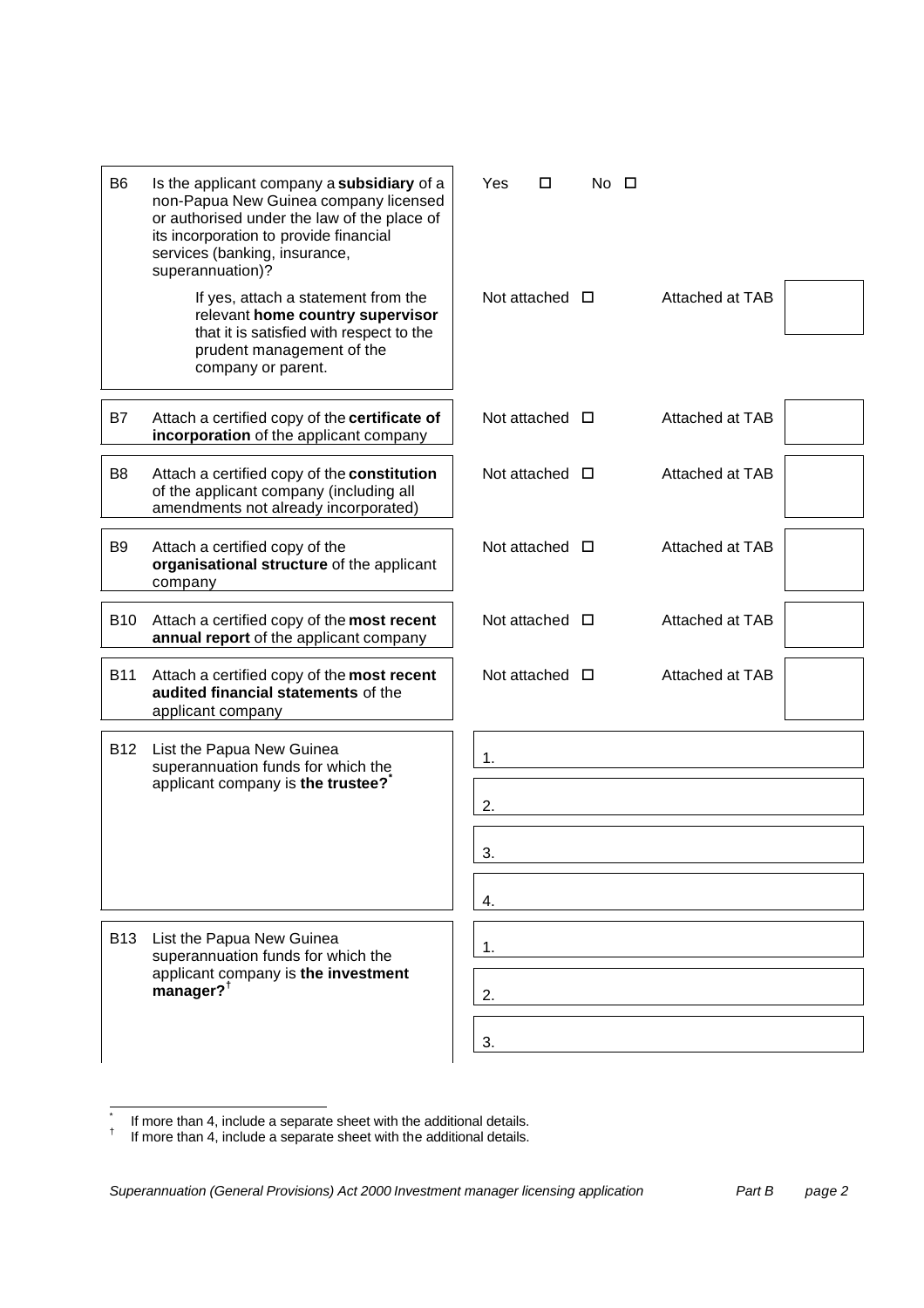|                                                                                                                                                                                                                                                       | 4.                                           |
|-------------------------------------------------------------------------------------------------------------------------------------------------------------------------------------------------------------------------------------------------------|----------------------------------------------|
| B14<br>List the Papua New Guinea<br>superannuation funds for which the<br>applicant company is fund<br>administrator?                                                                                                                                 | 1.<br>2.<br>3.<br>4.                         |
| <b>B15</b><br>Attach a list of all insurances the applicant<br>company holds, showing:<br>risk covered (kind of policy)<br>$\bullet$<br>insurer<br>period of cover<br>endorsements<br>excesses/deductibles                                            | Not attached $\Box$<br>Attached at TAB       |
| <b>B16</b><br>Attach cover notes, brokers slips or<br>certificates of currency for all insurances<br>the applicant company holds                                                                                                                      | Not attached $\Box$<br>Attached at TAB       |
| List the names of all directors of the<br><b>B17</b><br>applicant company <sup>t</sup> and attach each<br>director's financial statements and register<br>of assets. Format is attached at Annex A<br>and Annex B respectively.                       | $\mathbf{1}$ .<br>2.<br>3.<br>4.<br>5.<br>6. |
| List the names of all responsible officers<br><b>B18</b><br>of the applicant company <sup>#</sup> and attach each<br>responsible officer's financial statements<br>and register of assets. Format is attached<br>at Annex A and Annex B respectively. | $\mathbf{1}$ .<br>2.                         |

 \* If more than 4, include a separate sheet with the additional details.

<sup>†</sup> If more than 6, include a separate sheet with the additional details.

<sup>‡</sup> If more than 6, include a separate sheet with the additional details.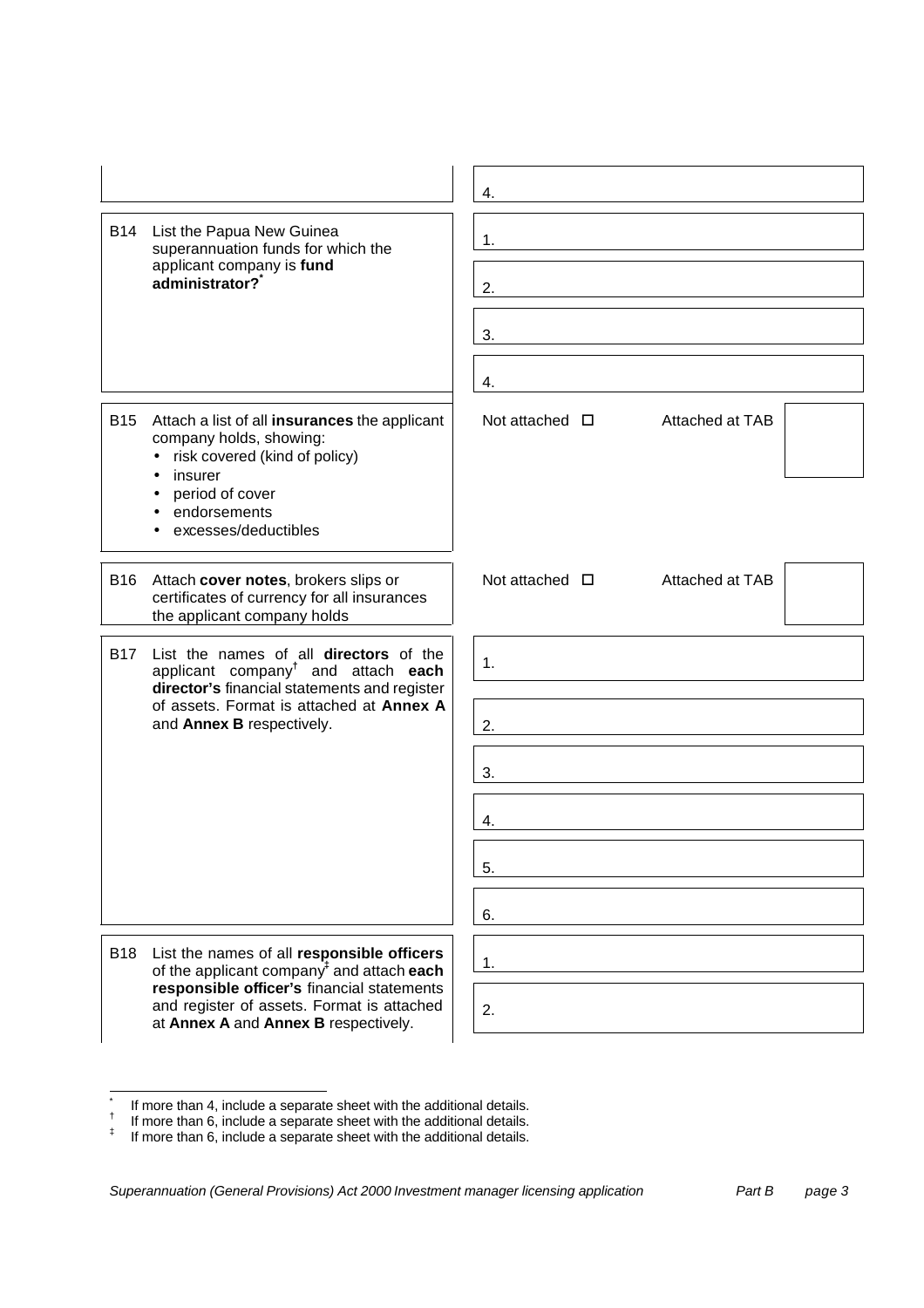|                                                                                                                                               | 3.               |
|-----------------------------------------------------------------------------------------------------------------------------------------------|------------------|
|                                                                                                                                               | 4.               |
|                                                                                                                                               | 5.               |
|                                                                                                                                               | 6.               |
| <b>B19</b><br>of all<br>controlling<br>List the<br>names<br>shareholders of the applicant company,<br>and their shareholding and attach each  | $)\%$<br>1.      |
| shareholder's<br>controlling<br>financial<br>statements and register of assets. Format<br>is attached at Annex A and Annex B<br>respectively. | 2.<br>$)\%$<br>( |
|                                                                                                                                               | $)\%$<br>3.      |
|                                                                                                                                               | $)\%$<br>4.      |
|                                                                                                                                               | $)\%$<br>5.      |
|                                                                                                                                               | $)\%$<br>6.      |
| <b>B20</b><br>List the names of all indirect controllers<br>of the applicant company <sup>t</sup> and attach each                             | 1.               |
| indirect controller's financial statements<br>and register of assets. Format is attached<br>at Annex A and Annex B respectively.              | 2.               |
|                                                                                                                                               | 3.               |
|                                                                                                                                               | 4.               |
|                                                                                                                                               | 5.               |
|                                                                                                                                               | 6.               |

 \* If more than 6, include a separate sheet with the additional details.

<sup>†</sup> If more than 6, include a separate sheet with the additional details.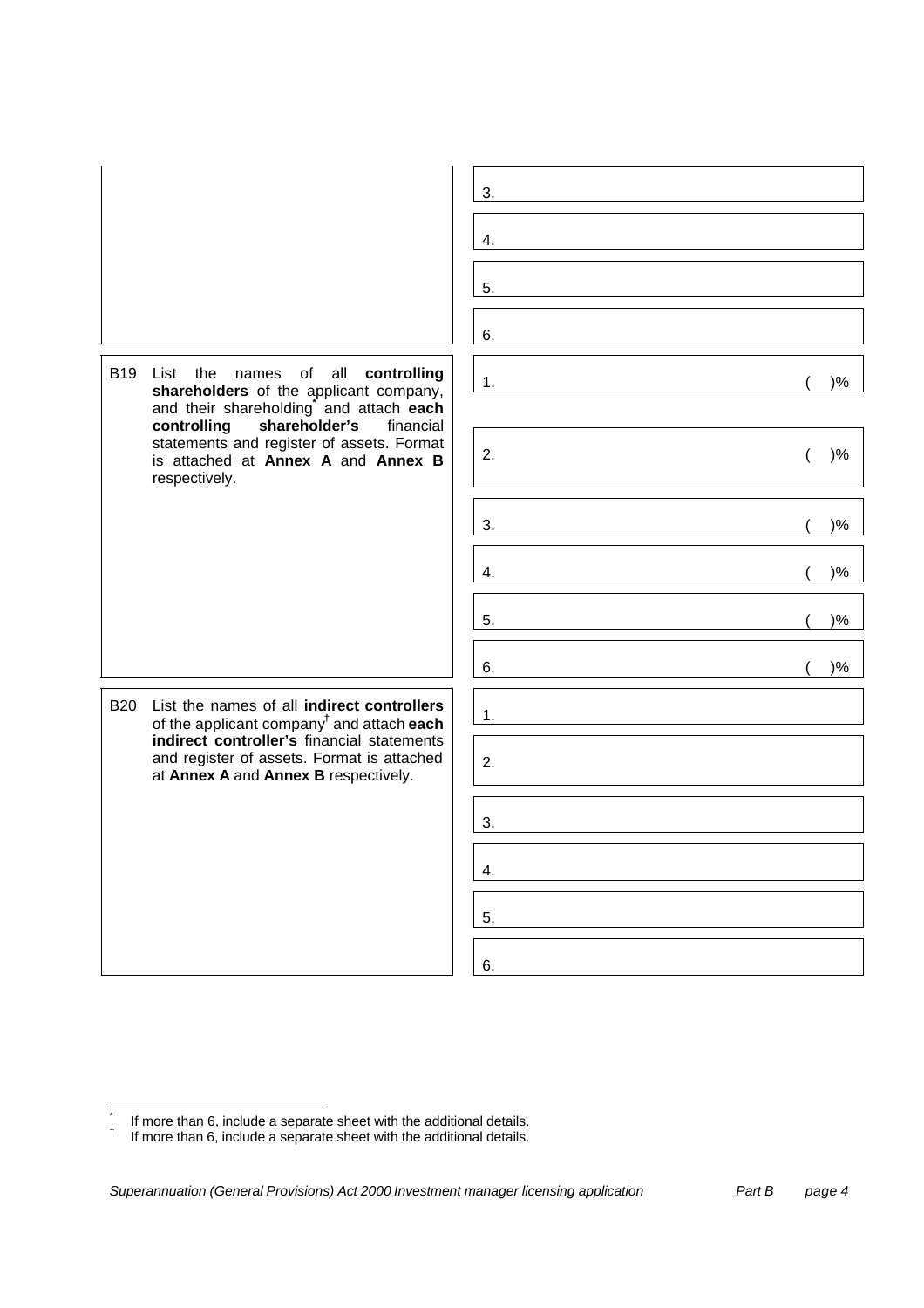# **Declaration by Directors of Applicant Company**

#### *Declaration*

We, the directors of the company named above, declare:

- the information in Parts A and B of this application for a licence as an Investment Manager of a superannuation fund is true and complete, and not misleading.
- we understand that the information in this form will be used by the Central Bank of Papua New Guinea for the purpose of exercising its powers under the *Superannuation (General Provisions) Act* **2000**.
- the company has never been bankrupted, either in Papua New Guinea or overseas.
- the company has not committed an offence involving fraud or other dishonesty, or violence.

#### *Undertaking to give further information*

We each separately undertake to inform the Bank of Papua New Guinea within 7 days after an event occurring that may call into question the company's ability to satisfy the fit and proper criteria set out in Schedule 2 of the *Superannuation (General Provisions) Act* **2000**.

#### *Consent for the Bank to get further information*

The company authorises the Bank of Papua New Guinea to make any inquiries, at any time, of any person (which includes government departments and agencies, private companies and non-government bodies) in relation to any matter which may, in the opinion of the Bank of Papua New Guinea, have a bearing upon whether or not the company satisfies the fit and proper criteria in Schedule 2 of the *Superannuation (General Provisions) Act* **2000**.

The company hereby authorises and directs those persons to supply to the Bank of Papua New Guinea any information that the Bank of Papua New Guinea requires.

**SIGNED** in the presence of:

Signature of director

Signature of witness Name (printed)

Name (printed)

**SIGNED** in the presence of: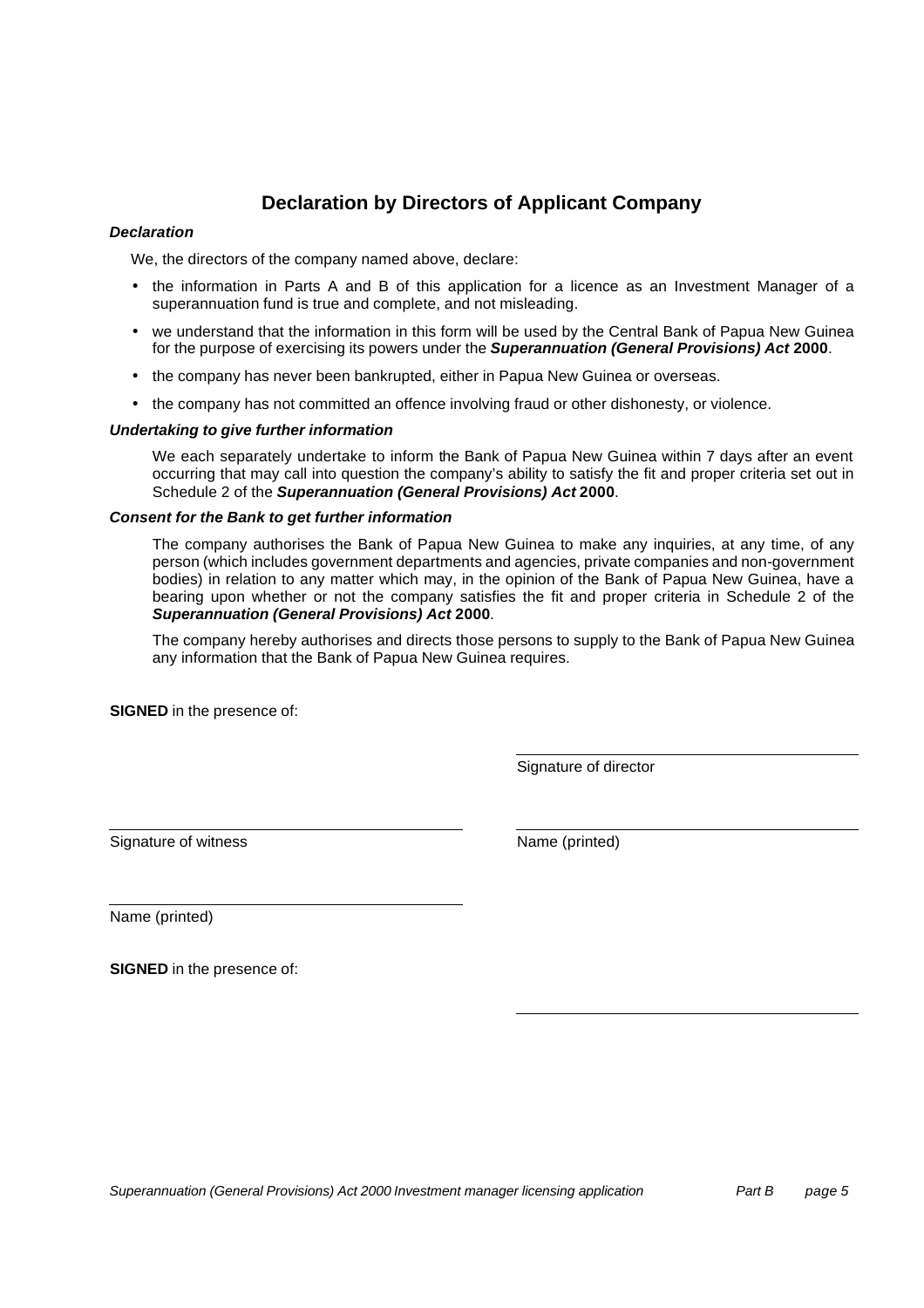| Signature of witness              | Name (printed)        |
|-----------------------------------|-----------------------|
|                                   |                       |
| Name (printed)                    |                       |
| <b>SIGNED</b> in the presence of: |                       |
|                                   | Signature of director |
| Signature of witness              | Name (printed)        |
| Name (printed)                    |                       |
| SIGNED in the presence of:        |                       |
|                                   | Signature of director |
| Signature of witness              | Name (printed)        |

Signature of director

Name (printed)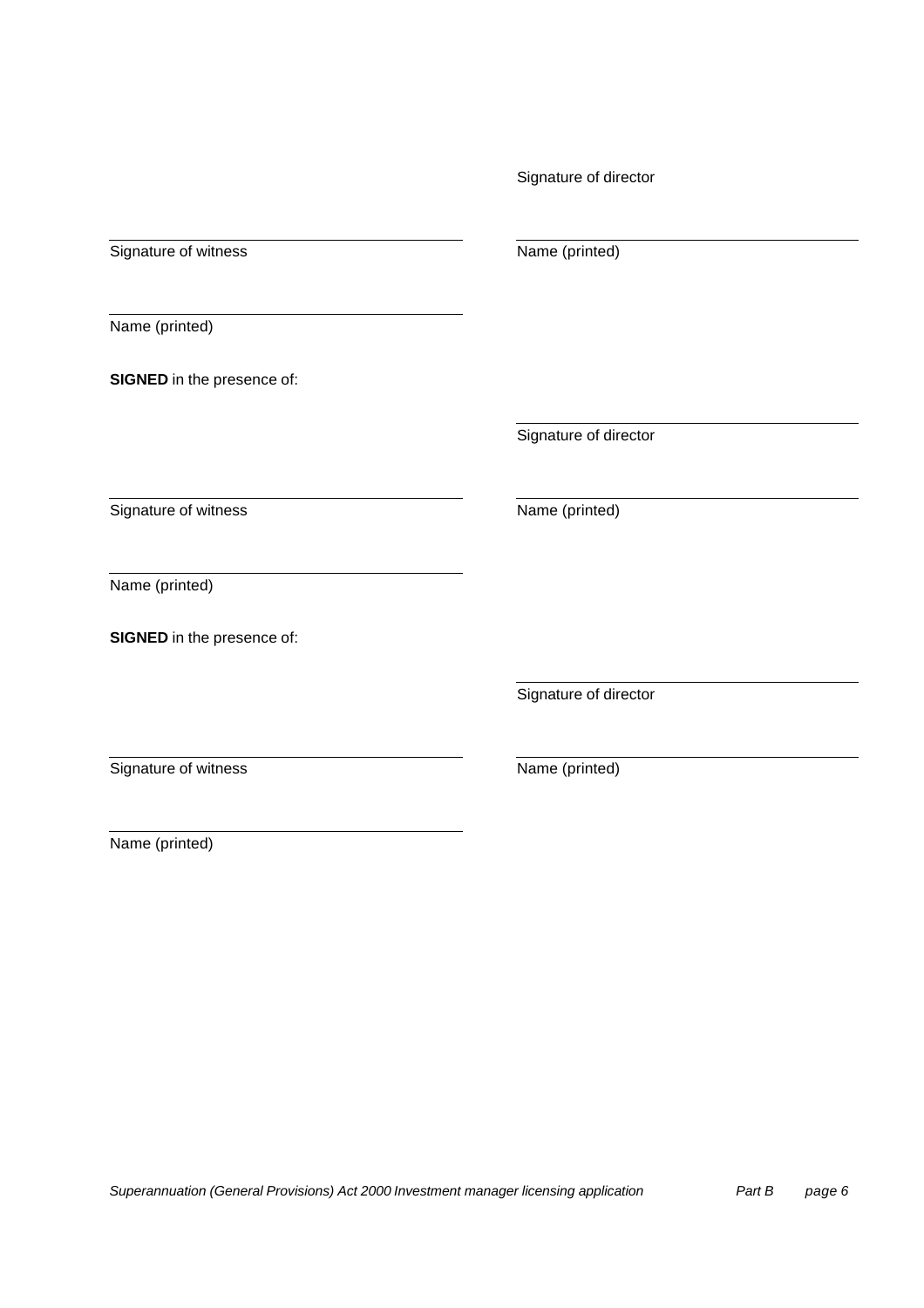## **PART C**

# **DIRECTORS / RESPONSIBLE OFFICERS DETAILS.**

### *Remember:*

*It is a serious criminal offence to make a false or misleading application, or to give the Bank false or misleading information*.

| C <sub>1</sub> | <b>Name</b>                                     |         |                      |
|----------------|-------------------------------------------------|---------|----------------------|
|                | Family name                                     |         |                      |
|                | Given name/First name                           |         |                      |
|                |                                                 |         |                      |
| C <sub>2</sub> | <b>Position:</b>                                |         |                      |
| C <sub>3</sub> | Date of appointment to position:                |         |                      |
| C <sub>4</sub> | Name of organisation (if any) you<br>represent: |         |                      |
| C <sub>5</sub> | Place of birth:                                 |         |                      |
| C <sub>6</sub> | Home Province:                                  |         |                      |
| C7             | Nationality/citizenship:                        |         |                      |
| $\mathbb{C}8$  | Country of residence:                           |         |                      |
| C <sub>9</sub> | Home address                                    |         | Number and<br>street |
|                |                                                 |         | Province             |
|                |                                                 | Contact | Name                 |
|                |                                                 |         | Phone                |
|                |                                                 |         | Fax                  |
|                |                                                 |         | e-mail               |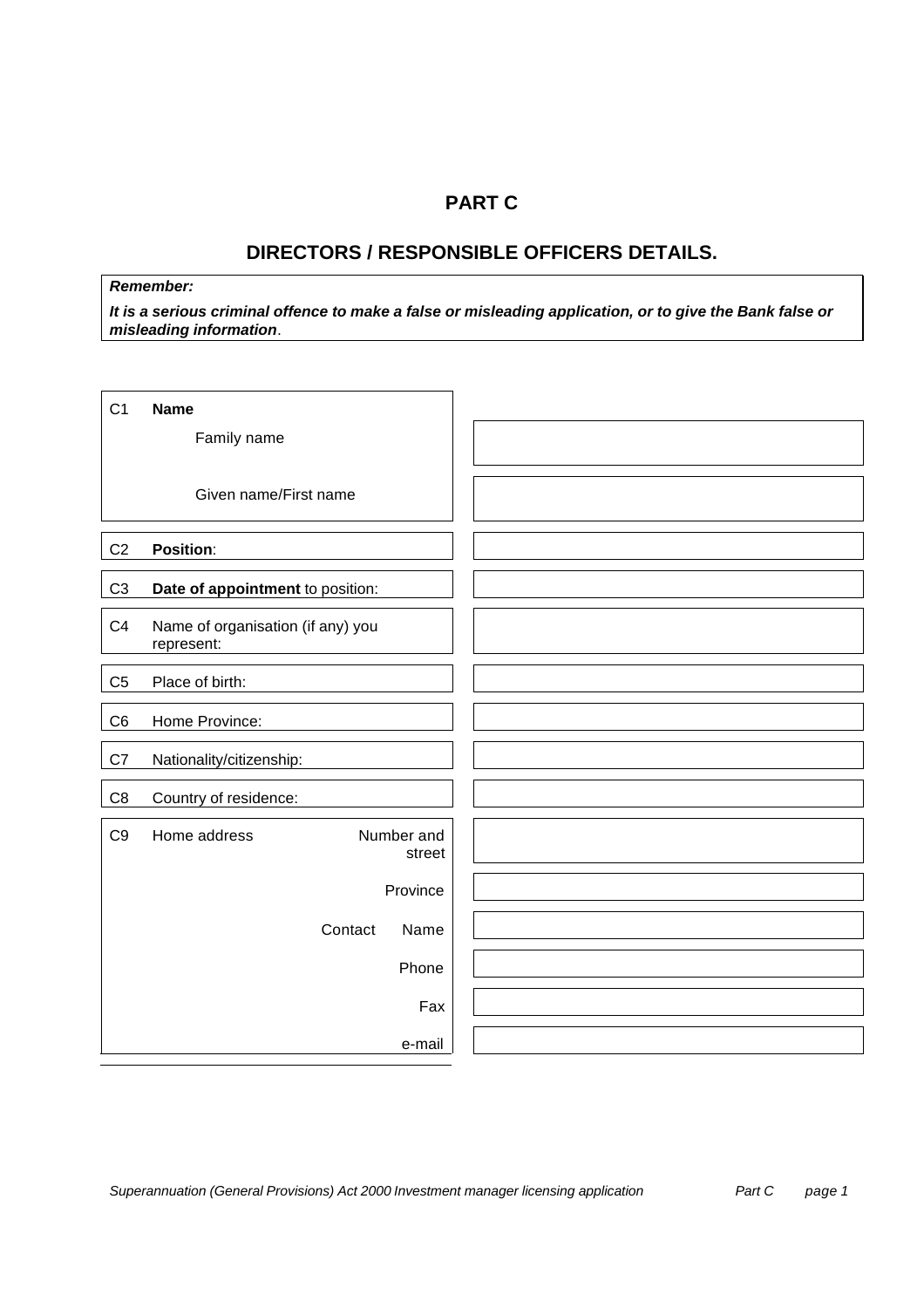|     | C10 Business address                                                                                      |         | Number and<br>street |             |      |               |               |        |
|-----|-----------------------------------------------------------------------------------------------------------|---------|----------------------|-------------|------|---------------|---------------|--------|
|     |                                                                                                           |         | Province             |             |      |               |               |        |
|     |                                                                                                           | Contact | Name                 |             |      |               |               |        |
|     |                                                                                                           |         | Phone                |             |      |               |               |        |
|     |                                                                                                           |         | Fax                  |             |      |               |               |        |
|     |                                                                                                           |         | e-mail               |             |      |               |               |        |
| C11 | <b>Academic and Educational</b><br>Qualifications <sup>®</sup>                                            |         |                      |             |      |               |               |        |
|     | Award                                                                                                     |         |                      | Institution | Year |               | Copy attached |        |
|     |                                                                                                           |         |                      |             |      | Yes $\square$ | No            | $\Box$ |
|     |                                                                                                           |         |                      |             |      | Yes $\square$ | No            | $\Box$ |
|     |                                                                                                           |         |                      |             |      | Yes $\square$ | No            | $\Box$ |
|     |                                                                                                           |         |                      |             |      | Yes $\square$ | No            | $\Box$ |
|     | C12 Previous positions <sup>t</sup>                                                                       |         |                      |             |      |               |               |        |
|     | Position                                                                                                  |         |                      | Institution |      |               | Period        |        |
|     |                                                                                                           |         |                      |             |      |               |               |        |
|     |                                                                                                           |         |                      |             |      |               |               |        |
|     |                                                                                                           |         |                      |             |      |               |               |        |
|     |                                                                                                           |         |                      |             |      |               |               |        |
|     |                                                                                                           |         |                      |             |      |               |               |        |
|     |                                                                                                           |         |                      |             |      |               |               |        |
| C13 | List all the companies (in Papua New<br>Guinea and overseas) you are a <b>director</b><br>of <sup>‡</sup> |         |                      | 1.          |      |               |               |        |
|     |                                                                                                           |         |                      | 2.          |      |               |               |        |
|     |                                                                                                           |         |                      | 3.          |      |               |               |        |

 \* If insufficient space, attach separate sheets with the additional information.

<sup>†</sup> If insufficient space, attach separate sheets with the additional information. ‡

If more than 6, include a separate sheet with the additional details.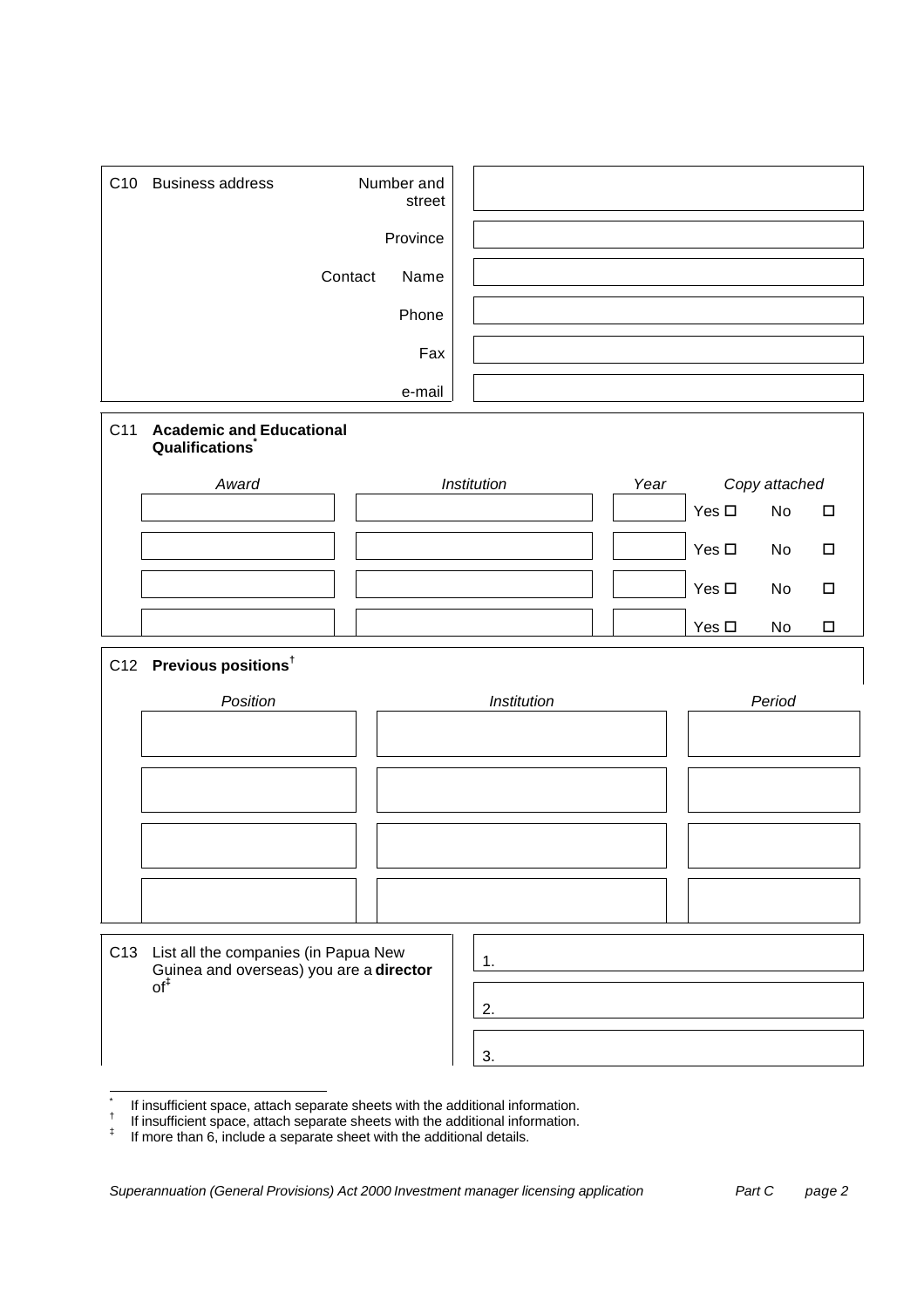|                                                                                                                                                               | 4.          |
|---------------------------------------------------------------------------------------------------------------------------------------------------------------|-------------|
|                                                                                                                                                               | 5.          |
|                                                                                                                                                               | 6.          |
| C14 List all the companies (in Papua New<br>Guinea and overseas) you are a                                                                                    | 1.          |
| responsible officer of                                                                                                                                        | 2.          |
|                                                                                                                                                               | 3.          |
|                                                                                                                                                               | 4.          |
|                                                                                                                                                               | 5.          |
|                                                                                                                                                               | 6.          |
| C <sub>15</sub><br>List all the companies (in Papua New<br>Guinea and overseas) where you, or you                                                             | $)\%$<br>1. |
| together with your associates, control 15%<br>or more of the shares (list percentage) <sup>†</sup>                                                            | $)\%$<br>2. |
| Note: in working out your stake in a<br>company, add up the shares in the company<br>that                                                                     | $)\%$<br>3. |
| you hold personally; and<br>$\bullet$<br>members of your immediate family hold<br>$\bullet$                                                                   | $)\%$<br>4. |
| personally; and<br>are held by companies that your or<br>$\bullet$<br>members of your immediate family                                                        | $)\%$<br>5. |
| control (whether<br>through<br>share<br>ownerships or in other ways); and<br>your associates<br>$hold$ $-$<br>"your<br>associates" include other shareholders | 6.<br>$)\%$ |
| you have an arrangement with about<br>how the shares will be voted                                                                                            | 7.<br>)%    |
| C16<br>List all the companies (in Papua New<br>Guinea and overseas) where you, or you                                                                         | 1.          |
| together with your associates, are indirect<br>$co$ ntrollers <sup><math>†</math></sup>                                                                       | 2.          |

 $\mathsf{r}$ 

٦

 \* If more than 6, include a separate sheet with the additional details.

<sup>†</sup> If more than 7, include a separate sheet with the additional details. ‡

If more than 6, include a separate sheet with the additional details.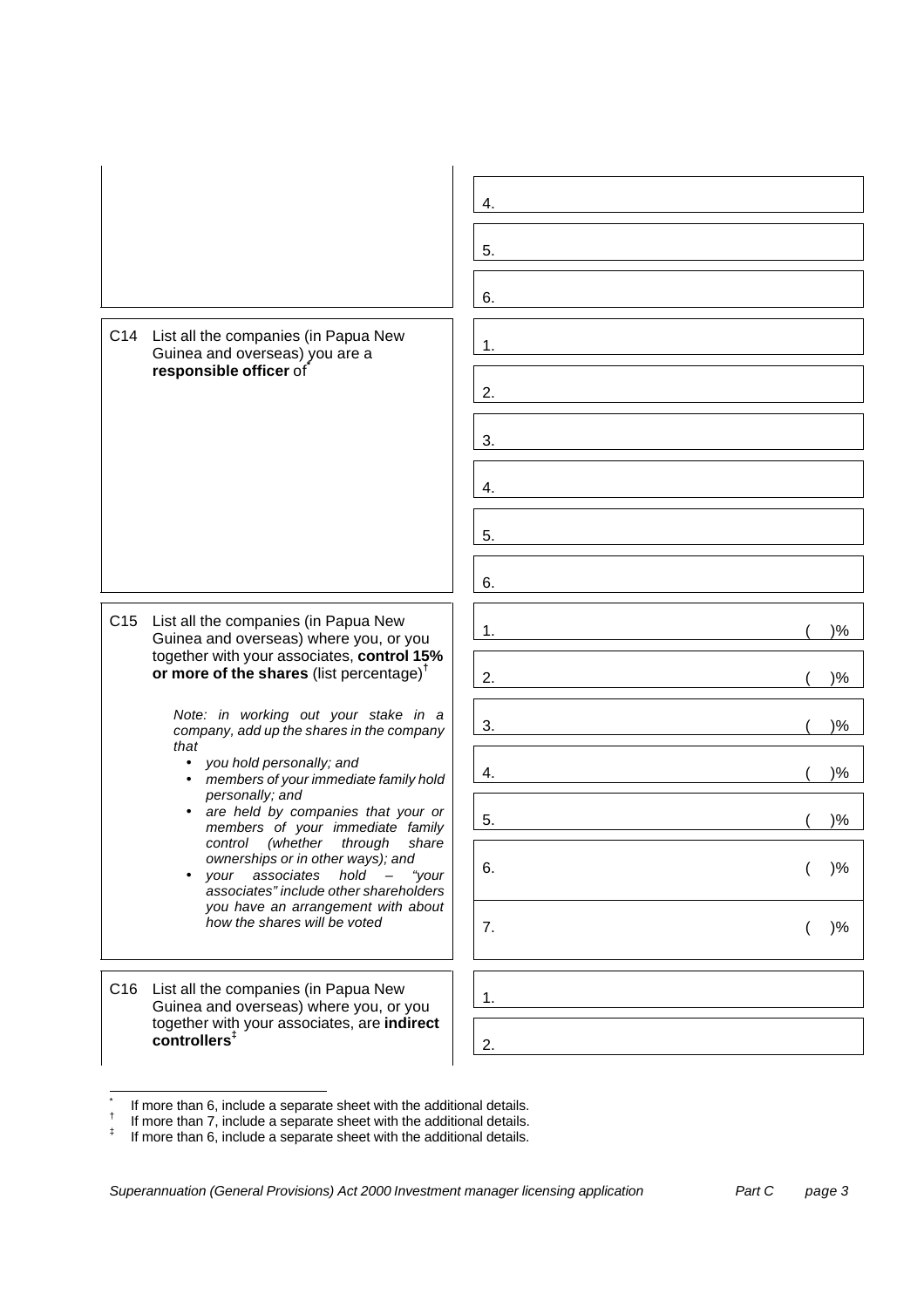|                 |                                                                                                                             | 3.<br>4.            |                 |  |
|-----------------|-----------------------------------------------------------------------------------------------------------------------------|---------------------|-----------------|--|
|                 |                                                                                                                             | 5.<br>6.            |                 |  |
|                 |                                                                                                                             |                     |                 |  |
| C <sub>17</sub> | Attach a copy of a Papua New Guinea<br>police report no more than 3 months old<br>about you                                 | Not attached $\Box$ | Attached at TAB |  |
|                 |                                                                                                                             |                     |                 |  |
| C <sub>18</sub> | Attach your individual financial statements<br>and register of assets. Format is attached<br>at Annex A and B respectively. | Not attached $\Box$ | Attached at TAB |  |

# **Declaration by Director / Responsible Officer**

### *Declaration*

I, the person named above, declare:

- the information in this form is true and complete, and not misleading.
- I understand that the information in this form will be used by the Central Bank of Papua New Guinea for the purpose of exercising its powers under the *Superannuation (General Provisions) Act* **2000**.
- In all my activities in business and financial matters:
	- − I have not been engaged in or been associated with any financial loss due to dishonesty, incompetence or malpractice in the provision of superannuation products, insurance, investment or other financial services or the management of companies or due to the conduct of discharged or undischarged bankrupts or insolvents; and
	- − I have not been engaged in any business practices which are deceitful or oppressive or otherwise improper (whether unlawful or not) or which otherwise reflect discredit on me; and
	- − I have not engaged in or been associated with any other business practices or otherwise conducted myself in such a way as to cast doubt on my competence and soundness of judgment.
- I have never been bankrupted, either in Papua New Guinea or overseas.
- I have not committed an offence involving fraud or other dishonesty, or violence.

#### *Undertaking to give further information*

I undertake to inform the Bank of Papua New Guinea within 7 days after an event occurring that may call into question my ability to satisfy the fit and proper criteria set out in Schedule 2 of the *Superannuation (General Provisions) Act* **2000**.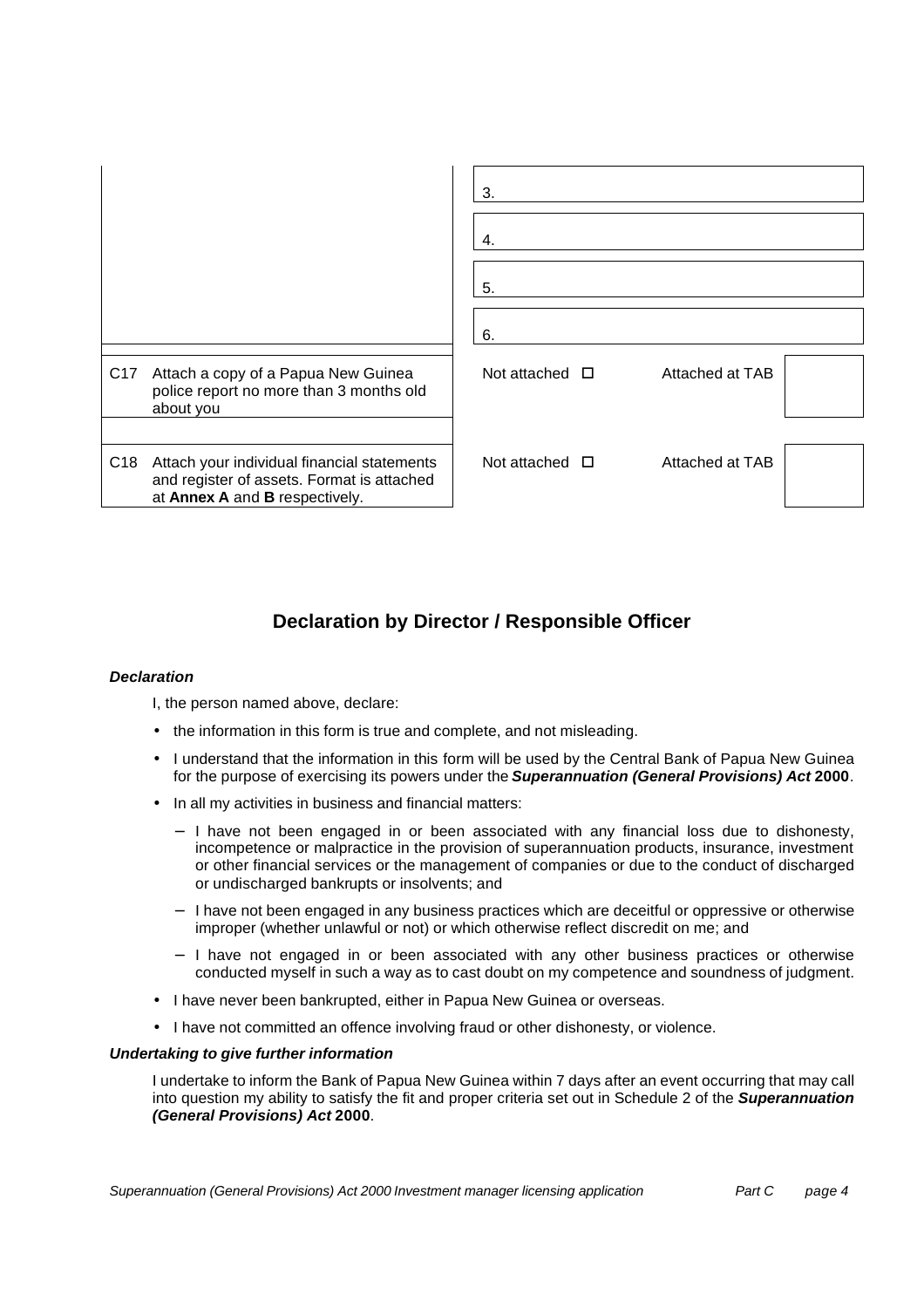#### *Consent for the Bank to get further information*

I authorise the Bank of Papua New Guinea to make any inquiries, at any time, of any person (which includes government departments and agencies, private companies and non-government bodies) in relation to any matter which may, in the opinion of the Bank of Papua New Guinea, have a bearing upon whether or not I satisfy the fit and proper criteria in Schedule 2 of the *Superannuation (General Provisions) Act* **2000**.

I hereby authorise and direct those persons to supply to the Bank of Papua New Guinea any information that the Bank of Papua New Guinea requires.

**SIGNED** in the presence of:

Signature of director / responsible officer

Signature of witness Name (printed)

Name (printed)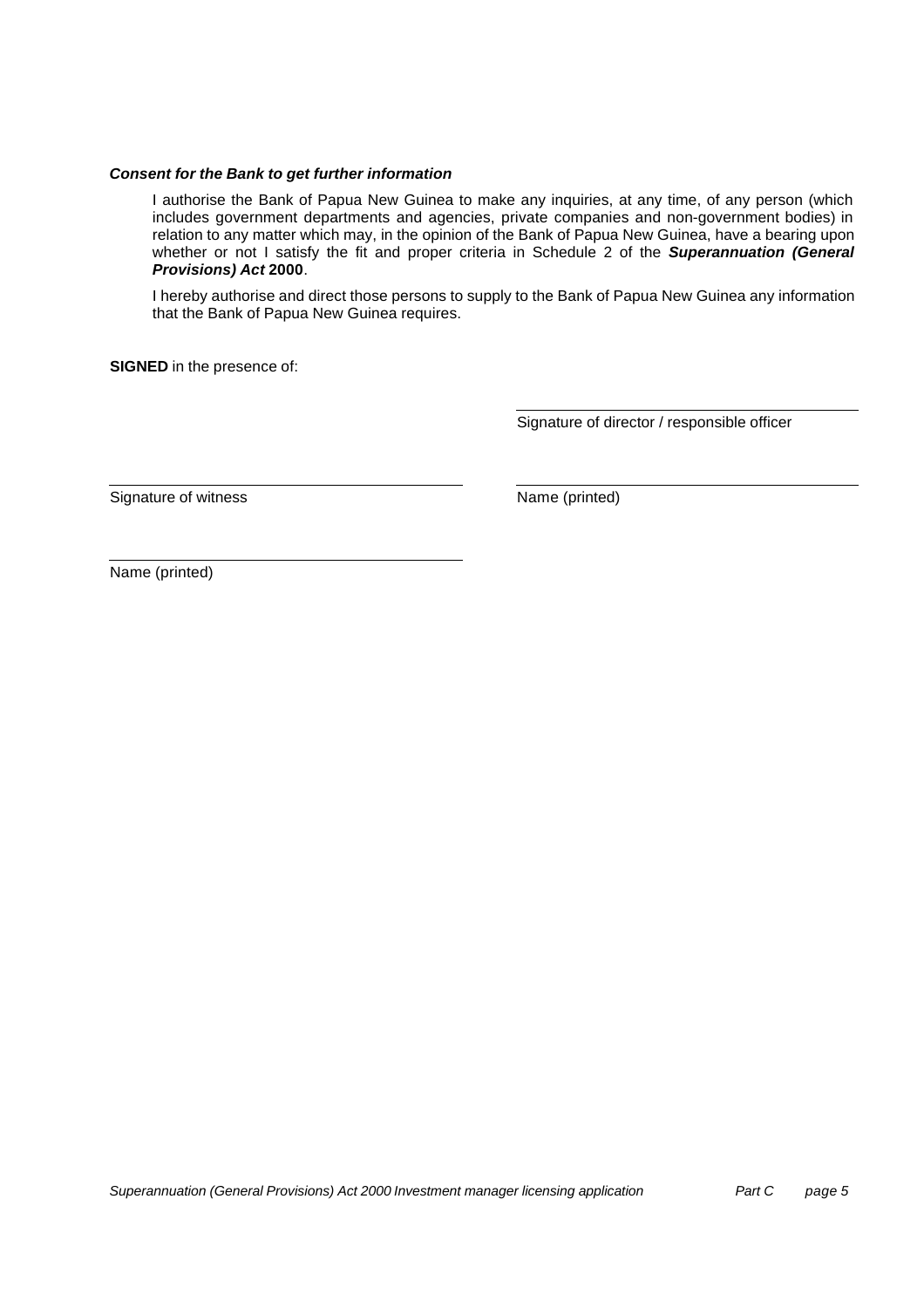## **PART D**

# **INDIVIDUAL SHAREHOLDER CONTROLLER DETAILS INDIVIDUAL INDIRECT CONTROLLER DETAILS.**

### *Remember:*

*It is a serious criminal offence to make a false or misleading application, or to give the Bank false or misleading information*.

| D <sub>1</sub>  | Are you:                                                                                        |     |                |                |                 |  |
|-----------------|-------------------------------------------------------------------------------------------------|-----|----------------|----------------|-----------------|--|
|                 | an individual shareholder controller?                                                           | Yes | $\Box$         | $No$ $\square$ |                 |  |
|                 | an individual indirect controller?                                                              | Yes | □              | $No$ $\Box$    |                 |  |
|                 | If you are an individual indirect<br>controller, go to question D2                              |     |                |                |                 |  |
|                 | If you are an individual<br>shareholder controller, go to<br>question D3                        |     |                |                |                 |  |
| D <sub>2</sub>  | Attach a statement describing how you are<br>an indirect controller of the applicant<br>company |     | Not attached □ |                | Attached at TAB |  |
| D <sub>3</sub>  | <b>Name</b>                                                                                     |     |                |                |                 |  |
|                 | Family name                                                                                     |     |                |                |                 |  |
|                 |                                                                                                 |     |                |                |                 |  |
|                 | Given name/First name                                                                           |     |                |                |                 |  |
| D <sub>4</sub>  | Position:                                                                                       |     |                |                |                 |  |
| C <sub>19</sub> | Date of appointment to position:                                                                |     |                |                |                 |  |
| D <sub>5</sub>  | Place of birth:                                                                                 |     |                |                |                 |  |
| D <sub>6</sub>  | Home Province:                                                                                  |     |                |                |                 |  |
| D7              | Nationality/citizenship:                                                                        |     |                |                |                 |  |
| D <sub>8</sub>  | Country of residence:                                                                           |     |                |                |                 |  |
| D <sub>9</sub>  | Home address<br>Number and<br>street                                                            |     |                |                |                 |  |
|                 | Province                                                                                        |     |                |                |                 |  |

*Superannuation (General Provisions) Act 2000 Investment manager licensing application Part D page 1*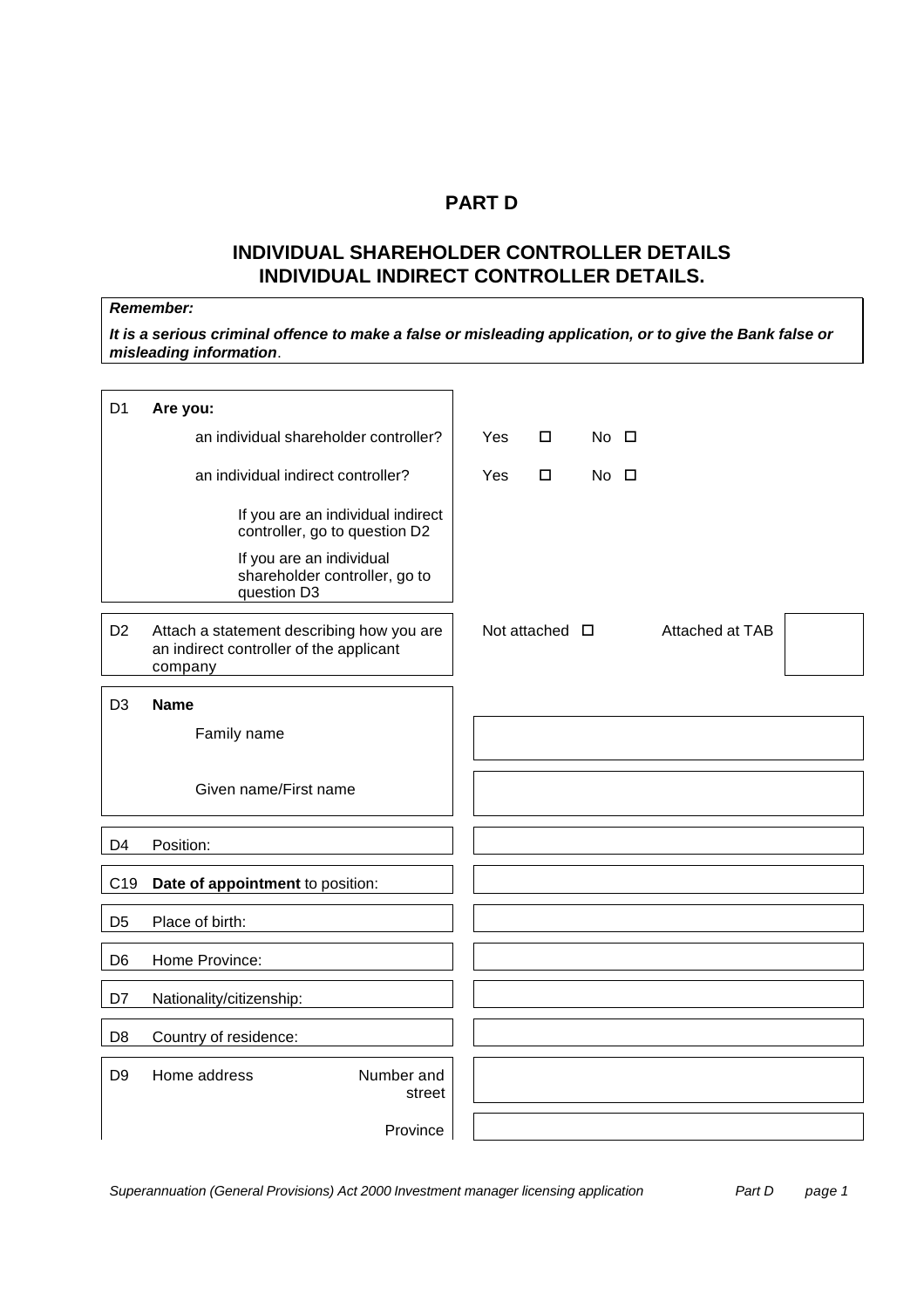|                 | Contact                                           | name                 |             |      |               |               |        |
|-----------------|---------------------------------------------------|----------------------|-------------|------|---------------|---------------|--------|
|                 |                                                   | phone                |             |      |               |               |        |
|                 |                                                   | fax                  |             |      |               |               |        |
|                 |                                                   | e-mail               |             |      |               |               |        |
| D <sub>10</sub> | <b>Business address</b>                           | Number and<br>street |             |      |               |               |        |
|                 |                                                   | Province             |             |      |               |               |        |
|                 | Contact                                           | name                 |             |      |               |               |        |
|                 |                                                   | phone                |             |      |               |               |        |
|                 |                                                   | fax                  |             |      |               |               |        |
|                 |                                                   | e-mail               |             |      |               |               |        |
| D11             | <b>Academic and Educational</b><br>Qualifications |                      |             |      |               |               |        |
|                 | Award                                             |                      | Institution | Year |               | Copy attached |        |
|                 |                                                   |                      |             |      | Yes $\square$ | No            | $\Box$ |
|                 |                                                   |                      |             |      | Yes $\square$ | No            | $\Box$ |
|                 |                                                   |                      |             |      | Yes $\square$ | No            | $\Box$ |
|                 |                                                   |                      |             |      | Yes $\square$ | No            | $\Box$ |
| D12             | Business experience (positions held) <sup>†</sup> |                      |             |      |               |               |        |
|                 | Position                                          |                      | Institution |      |               | Period        |        |
|                 |                                                   |                      |             |      |               |               |        |
|                 |                                                   |                      |             |      |               |               |        |
|                 |                                                   |                      |             |      |               |               |        |
|                 |                                                   |                      |             |      |               |               |        |

 \* If insufficient space, attach separate sheets with the additional information.

<sup>†</sup> If insufficient space, attach separate sheets with the additional information.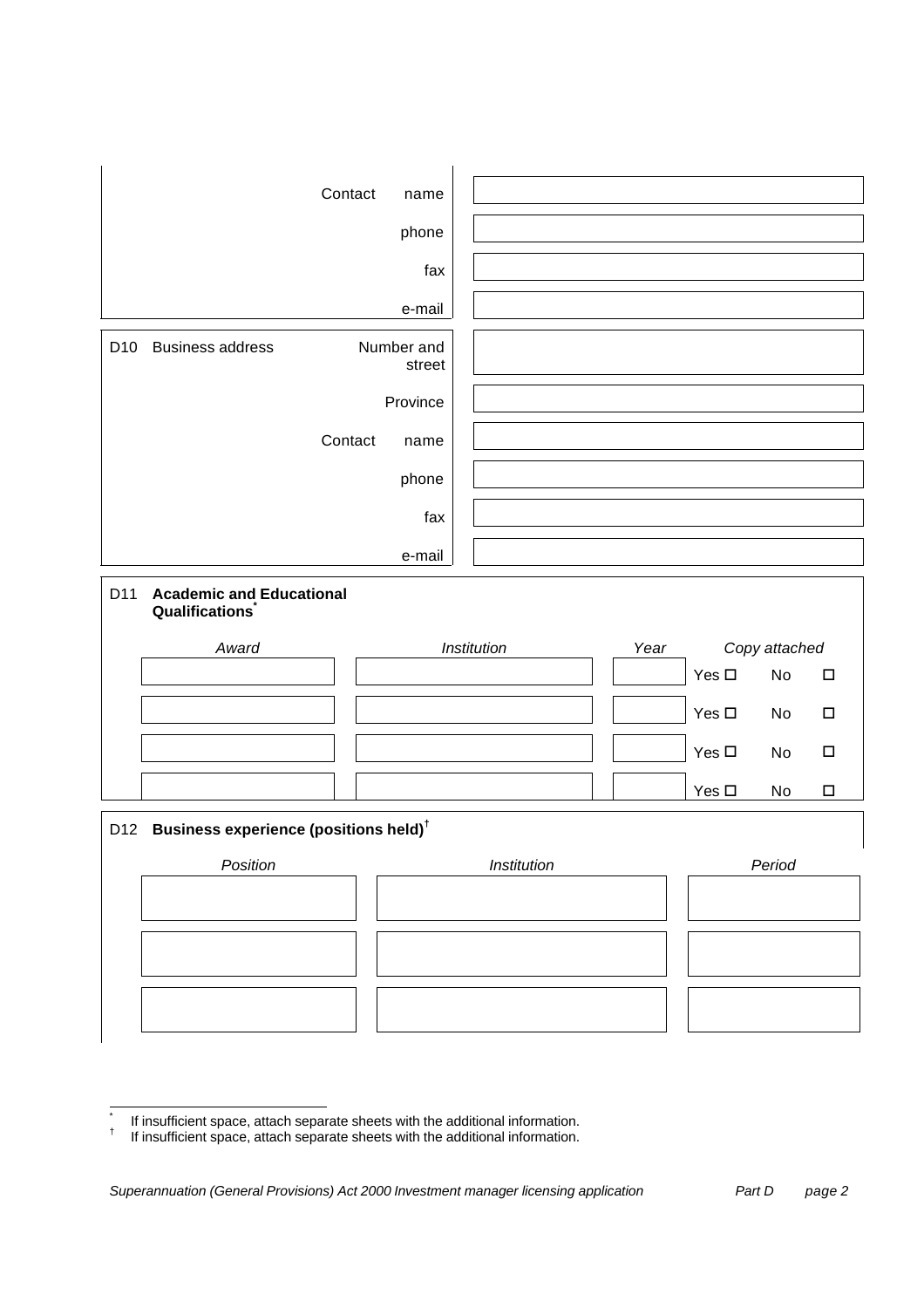|                                          | D13 List all the companies (in Papua New<br>Guinea and overseas) you are a director                                                                                                      | 1.          |
|------------------------------------------|------------------------------------------------------------------------------------------------------------------------------------------------------------------------------------------|-------------|
|                                          | of <sup>*</sup>                                                                                                                                                                          | 2.          |
|                                          |                                                                                                                                                                                          | 3.          |
|                                          |                                                                                                                                                                                          | 4.          |
|                                          |                                                                                                                                                                                          | 5.          |
|                                          |                                                                                                                                                                                          | 6.          |
| D14 List all the companies (in Papua New | Guinea and overseas) you are a                                                                                                                                                           | 1.          |
|                                          | responsible officer of <sup>f</sup>                                                                                                                                                      | 2.          |
|                                          |                                                                                                                                                                                          | 3.          |
|                                          |                                                                                                                                                                                          | 4.          |
|                                          |                                                                                                                                                                                          | 5.          |
|                                          |                                                                                                                                                                                          | 6.          |
| D <sub>15</sub>                          | List all the companies (in Papua New<br>Guinea and overseas) where you, or you                                                                                                           | $)\%$<br>1. |
|                                          | together with your associates, control 15%<br>or more of the shares (list percentage) $1$                                                                                                | 2.<br>$)\%$ |
|                                          | Note: in working out your stake in a<br>company, add up the shares in the company<br>that<br>you hold personally; and<br>$\bullet$<br>members of your immediate family hold<br>$\bullet$ | $)\%$<br>3. |
|                                          |                                                                                                                                                                                          | $)\%$<br>4. |
|                                          | personally; and<br>are held by companies that your or<br>$\bullet$<br>members of your immediate family                                                                                   | $)\%$<br>5. |

*control (whether through share*

 \* If more than 6, include a separate sheet with the additional details.

<sup>†</sup> If more than 6, include a separate sheet with the additional details.

<sup>‡</sup> If more than 7, include a separate sheet with the additional details.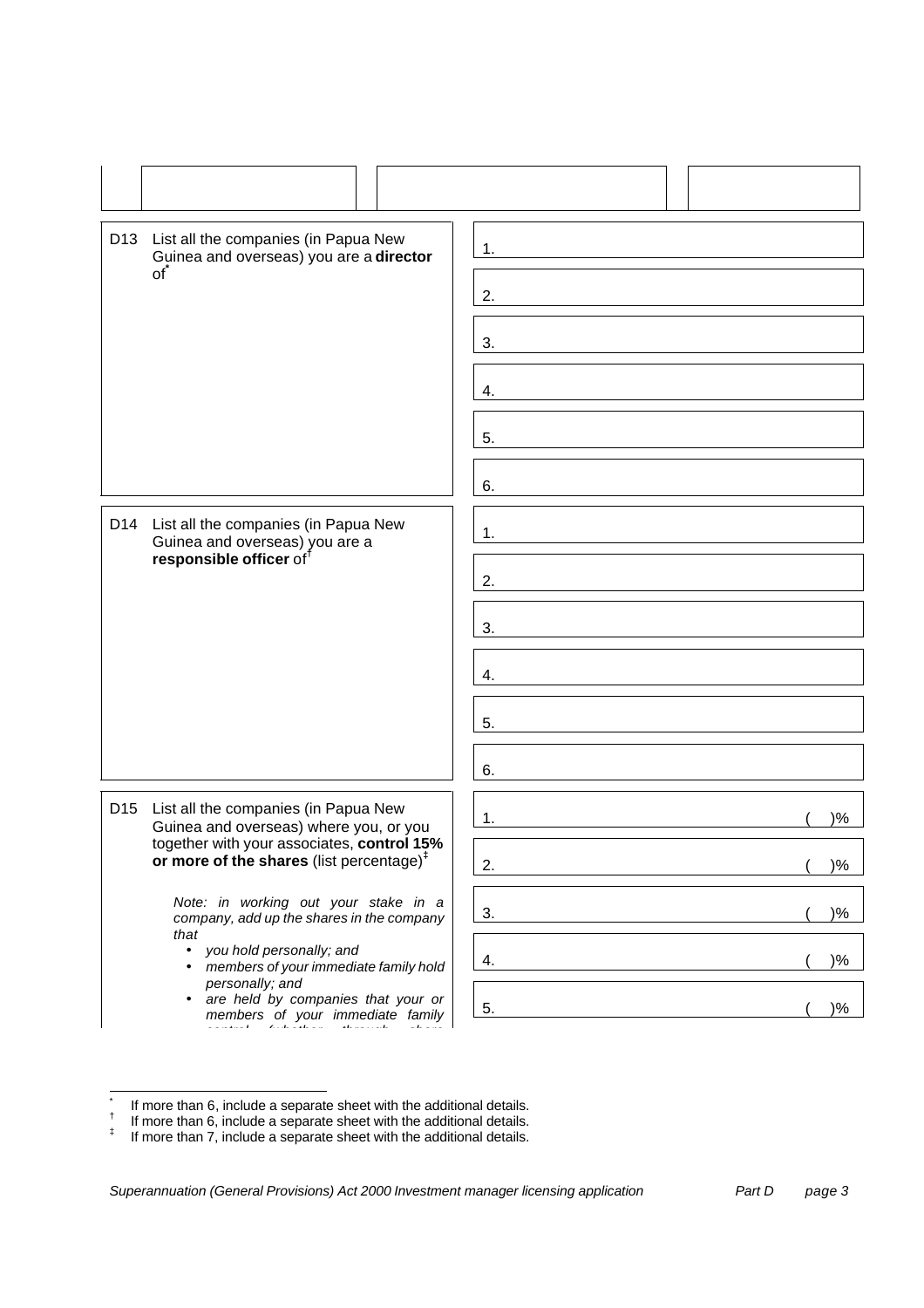|                 | (whether<br>through<br>share<br>control<br>ownerships or in other ways); and<br>your associates hold -<br>"your<br>$\bullet$<br>associates" include other shareholders<br>you have an arrangement with about<br>how the shares will be voted | 6.<br>7.                               | $)\%$<br>$)\%$ |
|-----------------|----------------------------------------------------------------------------------------------------------------------------------------------------------------------------------------------------------------------------------------------|----------------------------------------|----------------|
| D <sub>16</sub> | List all the companies (in Papua New<br>Guinea and overseas) where you, or you<br>together with your associates, are indirect<br>controllers                                                                                                 | 1.<br>2.<br>3.<br>4.<br>5.<br>6.       |                |
| D <sub>17</sub> | Attach a copy of a Papua New Guinea<br>police report no more than 3 months old<br>about you                                                                                                                                                  | Attached at TAB<br>Not attached $\Box$ |                |
| D <sub>18</sub> | Attach your individual financial statements<br>and register of assets. Format is attached<br>at Annex A and B respectively.                                                                                                                  | Attached at TAB<br>Not attached $\Box$ |                |

# **Declaration by Individual Shareholder Controller / Individual Indirect Controller**

### *Declaration*

l \*

I, the person named above, declare:

- the information in this form is true and complete, and not misleading.
- I understand that the information in this form will be used by the Central Bank of Papua New Guinea for the purpose of exercising its powers under the *Superannuation (General Provisions) Act* **2000**.
- In all my activities in business and financial matters:
	- − I have not been engaged in or been associated with any financial loss due to dishonesty, incompetence or malpractice in the provision of superannuation products, insurance, investment or other financial services or the management of companies or due to the conduct of discharged or undischarged bankrupts or insolvents; and

If more than 6, include a separate sheet with the additional details.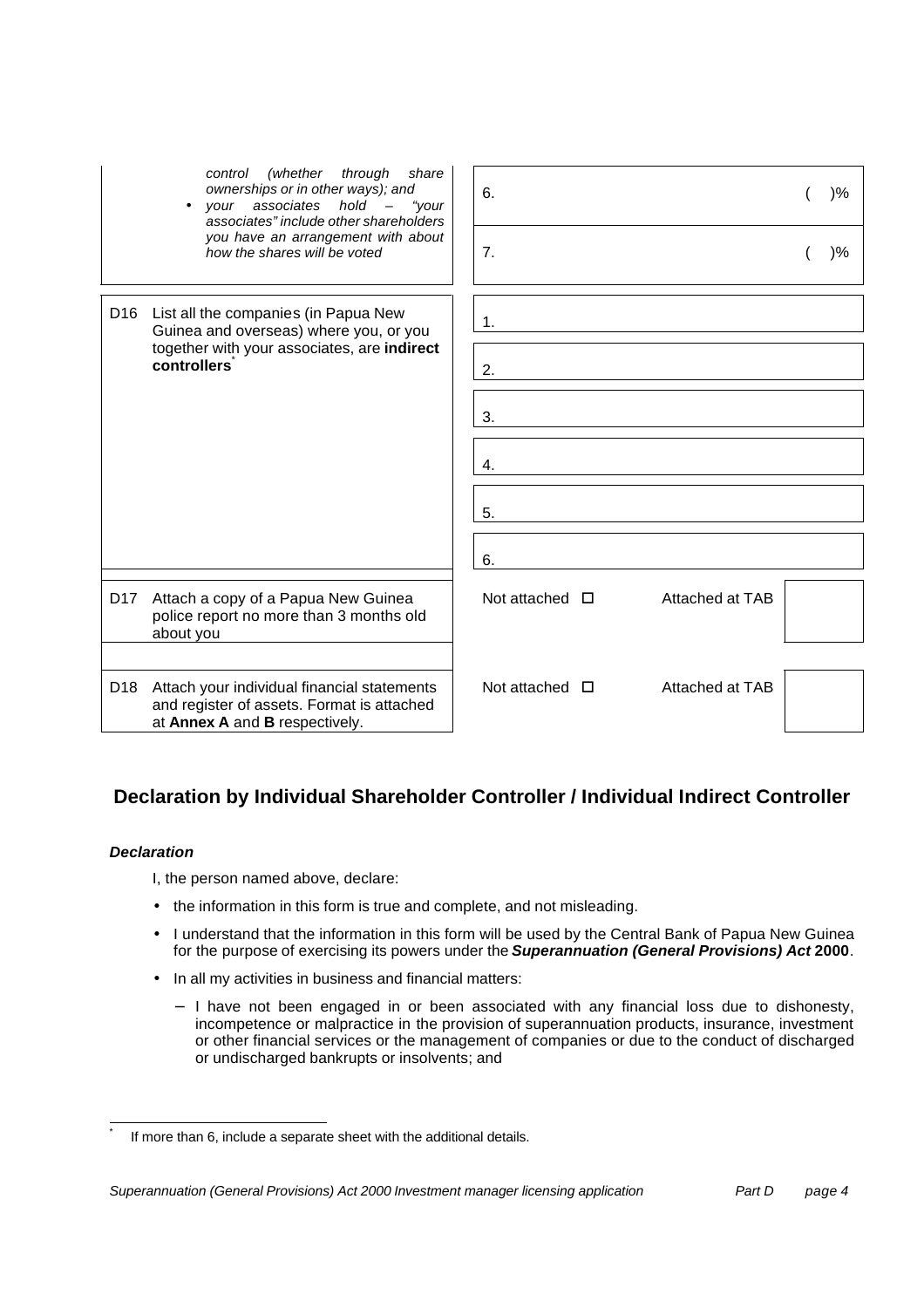- − I have not been engaged in any business practices which are deceitful or oppressive or otherwise improper (whether unlawful or not) or which otherwise reflect discredit on me; and
- − I have not engaged in or been associated with any other business practices or otherwise conducted myself in such a way as to cast doubt on my competence and soundness of judgment.
- I have never been bankrupted, either in Papua New Guinea or overseas.
- I have not committed an offence involving fraud or other dishonesty, or violence.

#### *Undertaking to give further information*

I undertake to inform the Bank of Papua New Guinea within 7 days after an event occurring that may call into question my ability to satisfy the fit and proper criteria set out in Schedule 2 of the *Superannuation (General Provisions) Act* **2000**.

#### *Consent for the Bank to get further information*

I authorise the Bank of Papua New Guinea to make any inquiries, at any time, of any person (which includes government departments and agencies, private companies and non-government bodies) in relation to any matter which may, in the opinion of the Bank of Papua New Guinea, have a bearing upon whether or not I satisfy the fit and proper criteria in Schedule 2 of the *Superannuation (General Provisions) Act* **2000**.

I hereby authorise and direct those persons to supply to the Bank of Papua New Guinea any information that the Bank of Papua New Guinea requires.

**SIGNED** in the presence of:

Signature of director / responsible officer

Signature of witness Name (printed)

Name (printed)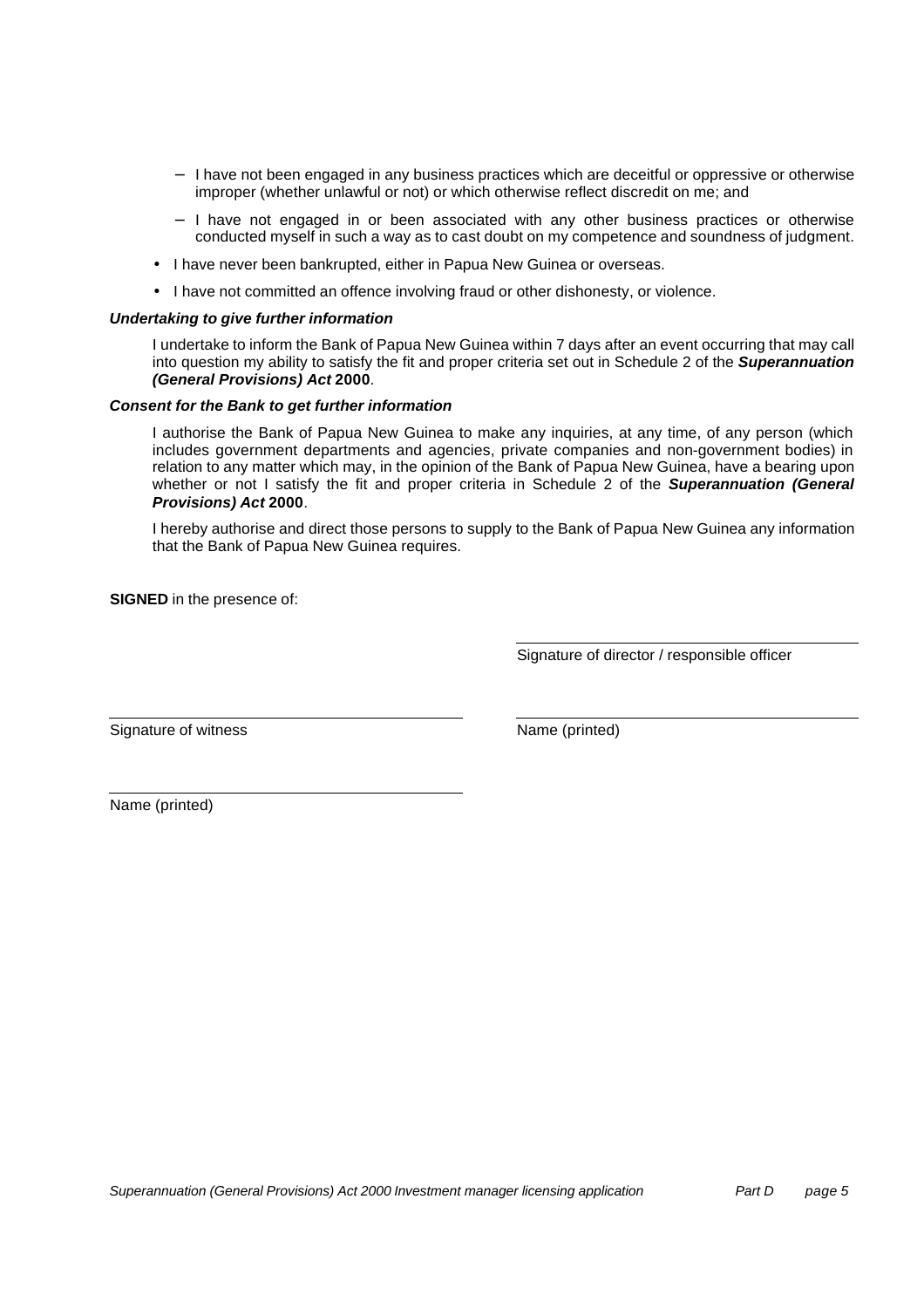## **PART E**

# **CORPORATE SHAREHOLDER CONTROLLER DETAILS CORPORATE INDIRECT CONTROLLER DETAILS.**

### *Remember:*

*It is a serious criminal offence to make a false or misleading application, or to give the Bank false or misleading information*.

| E1             | Are you:                                                                                                                 |     |                |             |                 |  |
|----------------|--------------------------------------------------------------------------------------------------------------------------|-----|----------------|-------------|-----------------|--|
|                | an individual shareholder controller?                                                                                    | Yes | $\Box$         | $No$ $\Box$ |                 |  |
|                | an individual indirect controller?                                                                                       | Yes | $\Box$         | $No$ $\Box$ |                 |  |
|                | If you are a corporate indirect<br>controller, go to question E2                                                         |     |                |             |                 |  |
|                | If you are a corporate<br>individual shareholder<br>controller, go to question E3                                        |     |                |             |                 |  |
| E <sub>2</sub> | Attach a statement describing how you are<br>an indirect controller of the applicant<br>company                          |     | Not attached □ |             | Attached at TAB |  |
| E <sub>3</sub> | Name of the company as registered<br>(if PNG Company, name registered with<br>the Investment Promotion Authority (IPA)). |     |                |             |                 |  |
| E <sub>4</sub> | Trading name(s)                                                                                                          |     |                |             |                 |  |
| E <sub>5</sub> | IPA Company Registration Number (if PNG<br>company):                                                                     |     |                |             |                 |  |
| E <sub>6</sub> | Number and<br>Address of company<br>street                                                                               |     |                |             |                 |  |
|                | Province                                                                                                                 |     |                |             |                 |  |
|                | Contact<br>name                                                                                                          |     |                |             |                 |  |
|                | phone                                                                                                                    |     |                |             |                 |  |
|                | fax                                                                                                                      |     |                |             |                 |  |
|                | e-mail                                                                                                                   |     |                |             |                 |  |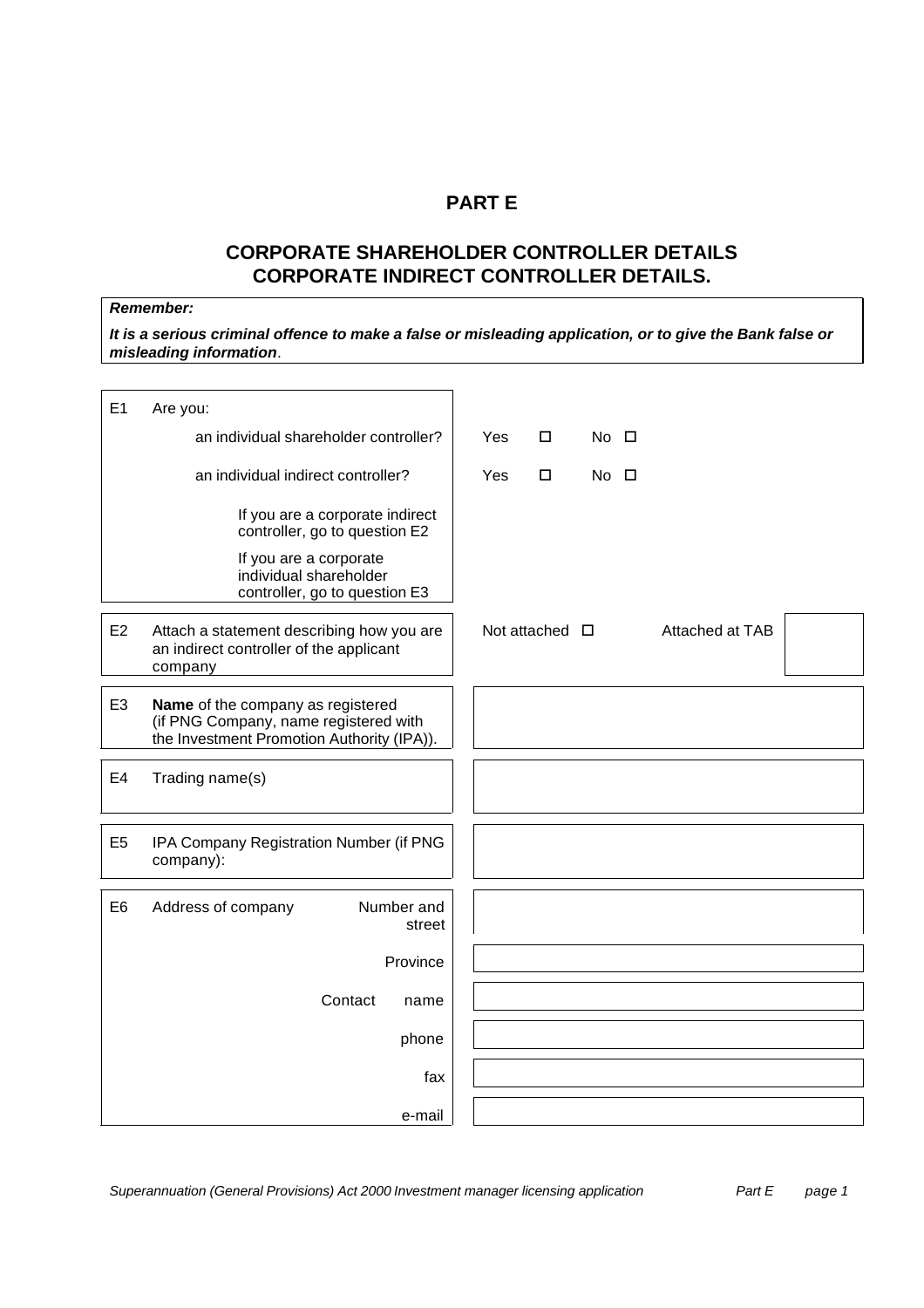| E7                                                                                                                                                                     | Address of registered<br>office of company (if<br>different to the<br>address in question<br>E6)<br>Contact                                                                                                                                                 | Number and<br>street<br>Province<br>Country<br>name |                        |                |                 |  |
|------------------------------------------------------------------------------------------------------------------------------------------------------------------------|-------------------------------------------------------------------------------------------------------------------------------------------------------------------------------------------------------------------------------------------------------------|-----------------------------------------------------|------------------------|----------------|-----------------|--|
|                                                                                                                                                                        |                                                                                                                                                                                                                                                             | phone                                               |                        |                |                 |  |
|                                                                                                                                                                        |                                                                                                                                                                                                                                                             | fax                                                 |                        |                |                 |  |
| E <sub>8</sub>                                                                                                                                                         | Is the company a non-Papua New Guinea<br>company, or a subsidiary of a non-Papua<br>New Guinea company, licensed or<br>authorised under the law of the place of its<br>incorporation to provide financial services<br>(banking, insurance, superannuation)? | e-mail                                              | Yes<br>□               | $No$ $\square$ |                 |  |
| If yes, attach a statement from the<br>relevant home country supervisor<br>that it is satisfied with respect to the<br>prudent management of the<br>company or parent. |                                                                                                                                                                                                                                                             |                                                     | Not attached $\Box$    |                | Attached at TAB |  |
| E <sub>9</sub>                                                                                                                                                         | Attach a certified copy of the certificate of<br>incorporation of the applicant company                                                                                                                                                                     |                                                     | Not attached $\Box$    |                | Attached at TAB |  |
| E <sub>10</sub>                                                                                                                                                        | Attach a certified copy of the constitution<br>of the applicant company (including all<br>amendments not already incorporated)                                                                                                                              |                                                     | Not attached $\Box$    |                | Attached at TAB |  |
| E11                                                                                                                                                                    | Attach a certified copy of the<br>organisational structure of the applicant<br>company                                                                                                                                                                      |                                                     | Not attached           | □              | Attached at TAB |  |
| E <sub>12</sub>                                                                                                                                                        | Attach a certified copy of the most recent<br>annual report of the applicant company                                                                                                                                                                        |                                                     | Not attached $\Box$    |                | Attached at TAB |  |
| E13                                                                                                                                                                    | Attach a certified copy of the most recent<br>audited financial statements of the<br>applicant company                                                                                                                                                      |                                                     | Not attached $\square$ |                | Attached at TAB |  |
| E14                                                                                                                                                                    | List the Papua New Guinea<br>superannuation funds for which the<br>company is the trustee                                                                                                                                                                   |                                                     | 1.<br>2.               |                |                 |  |

l \*

If more than 4, include a separate sheet with the additional details.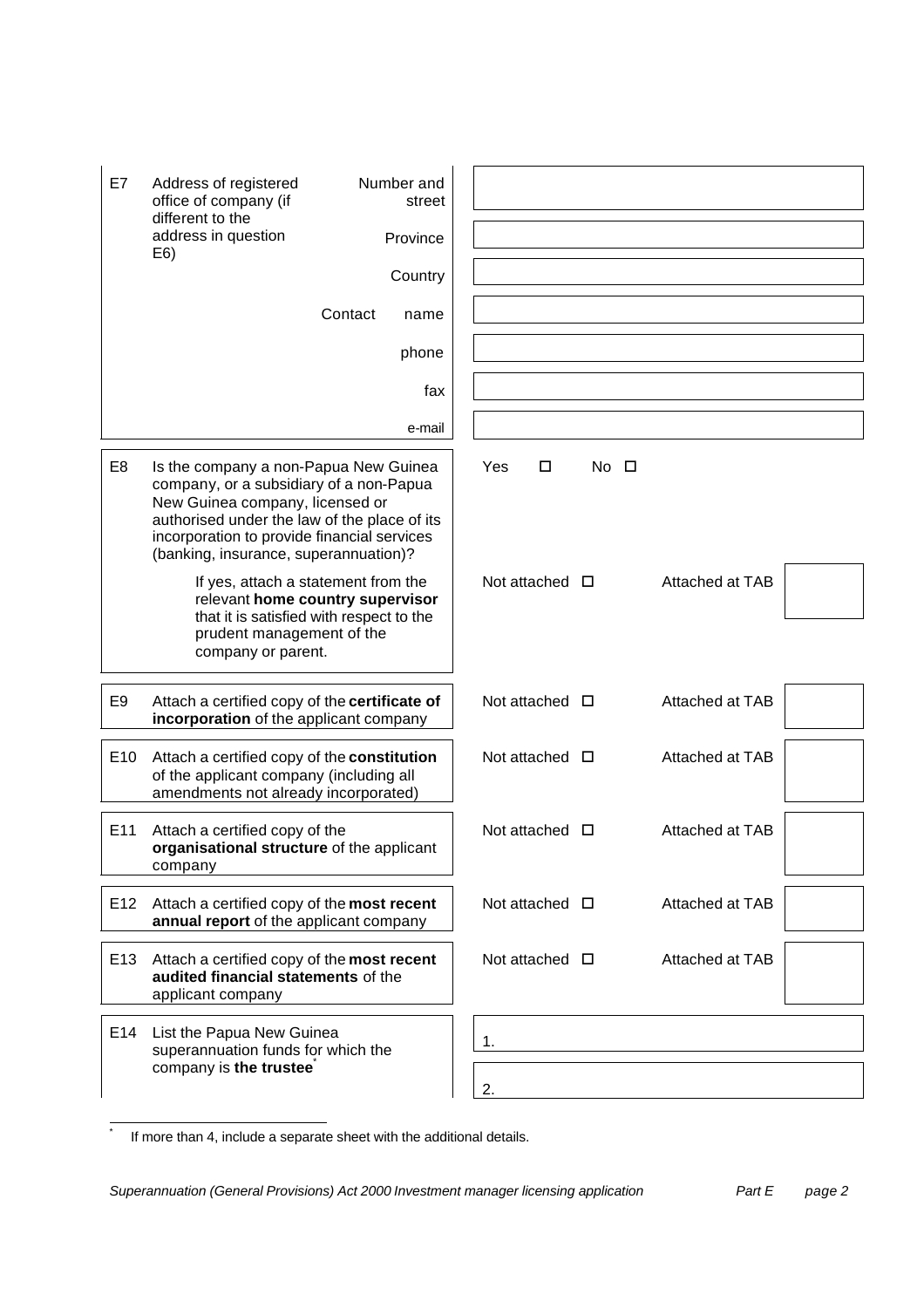|                 |                                                                                                                                                                                                                | 3. |
|-----------------|----------------------------------------------------------------------------------------------------------------------------------------------------------------------------------------------------------------|----|
|                 |                                                                                                                                                                                                                | 4. |
| E <sub>15</sub> | List the Papua New Guinea<br>superannuation funds for which the<br>company is the investment manager                                                                                                           | 1. |
|                 |                                                                                                                                                                                                                | 2. |
|                 |                                                                                                                                                                                                                | 3. |
|                 |                                                                                                                                                                                                                | 4. |
|                 | E16 List the Papua New Guinea<br>superannuation funds for which the<br>company is fund administrator <sup>†</sup>                                                                                              | 1. |
|                 |                                                                                                                                                                                                                | 2. |
|                 |                                                                                                                                                                                                                | 3. |
|                 |                                                                                                                                                                                                                | 4. |
| E <sub>17</sub> | List the names of all directors of the<br>company <sup>#</sup> and attach each director's<br>financial statements and register of assets.<br>Format is attached at Annex A and Annex<br><b>B</b> respectively. | 1. |
|                 |                                                                                                                                                                                                                | 2. |
|                 |                                                                                                                                                                                                                | 3. |
|                 |                                                                                                                                                                                                                | 4. |
|                 |                                                                                                                                                                                                                | 5. |
|                 |                                                                                                                                                                                                                | 6. |
| E18             | List the names of all <b>responsible officers</b><br>of the company <sup>§</sup> and attach each<br>responsible officer's financial statements                                                                 | 1. |

and register of assets. Format is attached at **Annex A** and **Annex B** respectively.

l

<sup>\*</sup> If more than 4, include a separate sheet with the additional details.

<sup>†</sup> If more than 4, include a separate sheet with the additional details. ‡

If more than 6, include a separate sheet with the additional details.

<sup>§</sup> If more than 6, include a separate sheet with the additional details.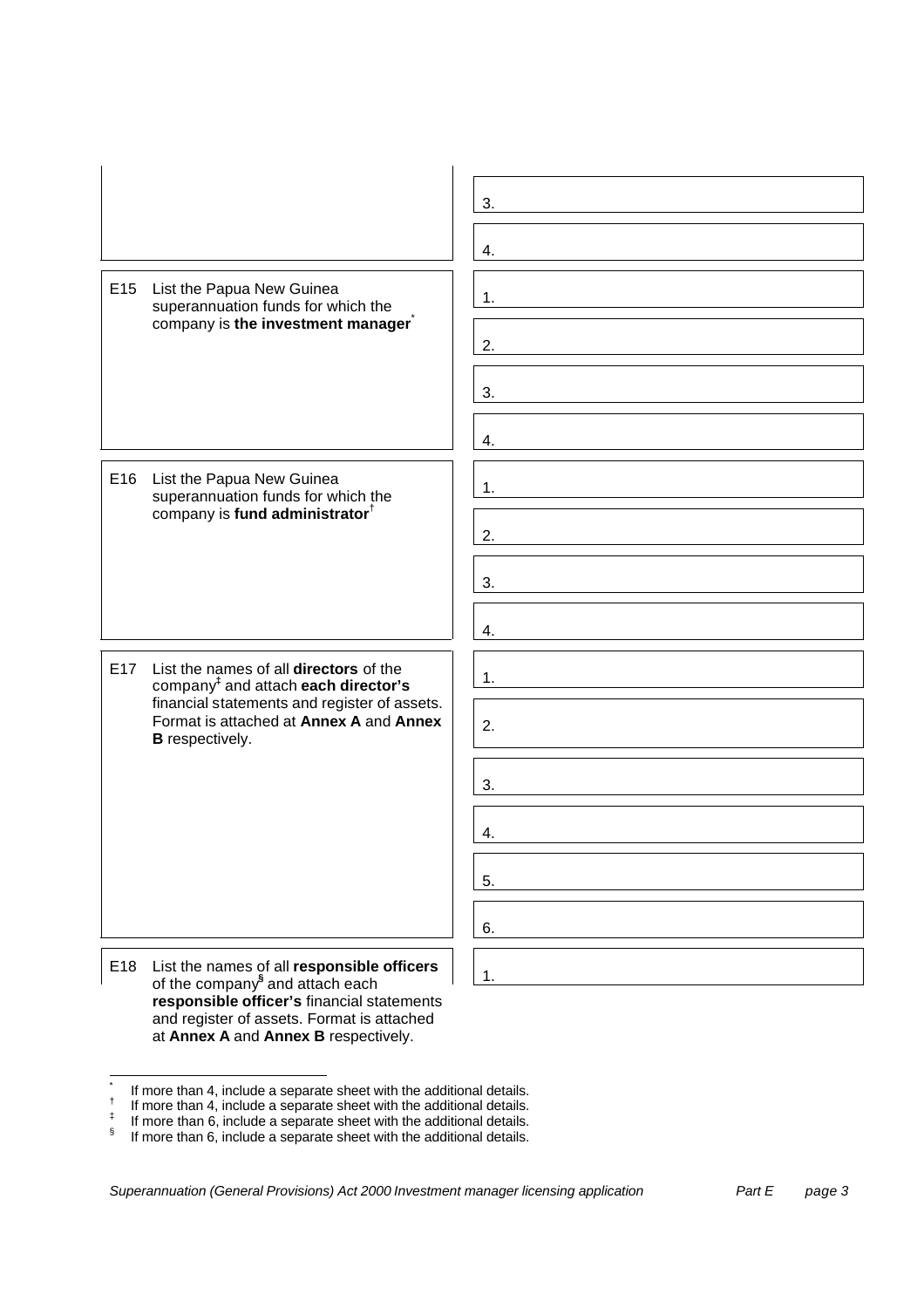|                                                                                                                                                                  | 2.          |
|------------------------------------------------------------------------------------------------------------------------------------------------------------------|-------------|
|                                                                                                                                                                  | 3.          |
|                                                                                                                                                                  | 4.          |
|                                                                                                                                                                  |             |
|                                                                                                                                                                  | 5.          |
|                                                                                                                                                                  | 6.          |
| E19<br>List the names of all controlling<br>shareholders of the company, and their                                                                               | $)\%$<br>1. |
| shareholding and attach each controlling<br>officer's financial statements and register<br>of assets. Format is attached at Annex A<br>and Annex B respectively. | 2.<br>$)\%$ |
|                                                                                                                                                                  | $)\%$<br>3. |
|                                                                                                                                                                  | $)\%$<br>4. |
|                                                                                                                                                                  | $)\%$<br>5. |
|                                                                                                                                                                  | $)\%$<br>6. |
| E20<br>List the names of all indirect controllers<br>of the company <sup>t</sup> and attach each indirect                                                        | 1.          |
| controllers officer's financial statements<br>and register of assets. Format is attached<br>at Annex A and Annex B respectively.                                 | 2.          |
|                                                                                                                                                                  | 3.          |
|                                                                                                                                                                  | 4.          |
|                                                                                                                                                                  | 5.          |
|                                                                                                                                                                  | 6.          |

 \* If more than 6, include a separate sheet with the additional details.

<sup>†</sup> If more than 6, include a separate sheet with the additional details.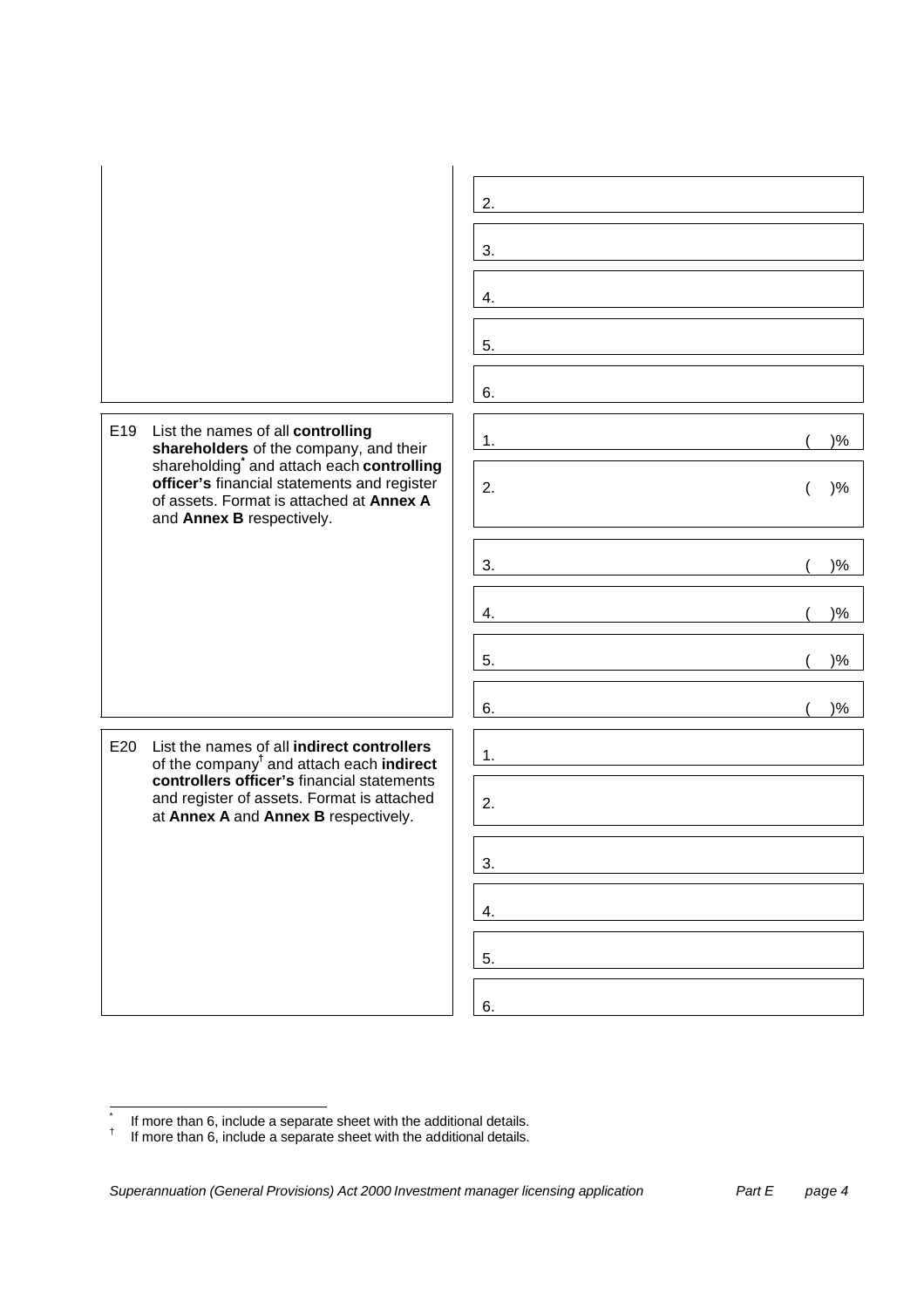# **Declaration by Directors of Shareholder Controller Company or Indirect Controller Company**

#### *Declaration*

We, the directors of the company named above, declare:

- the information in this form is true and complete, and not misleading.
- we understand that the information in this form will be used by the Central Bank of Papua New Guinea for the purpose of exercising its powers under the *Superannuation (General Provisions) Act* **2000**.
- the company has never been bankrupted, either in Papua New Guinea or overseas.
- the company has not committed an offence involving fraud or other dishonesty, or violence.

#### *Undertaking to give further information*

We each separately undertake to inform the Bank of Papua New Guinea within 7 days after an event occurring that may call into question the company's ability to satisfy the fit and proper criteria set out in Schedule 2 of the *Superannuation (General Provisions) Act* **2000**.

#### *Consent for the Bank to get further information*

The company authorises the Bank of Papua New Guinea to make any inquiries, at any time, of any person (which includes government departments and agencies, private companies and non-government bodies) in relation to any matter which may, in the opinion of the Bank of Papua New Guinea, have a bearing upon whether or not the company satisfies the fit and proper criteria in Schedule 2 of the *Superannuation (General Provisions) Act* **2000**.

The company hereby authorises and directs those persons to supply to the Bank of Papua New Guinea any information that the Bank of Papua New Guinea requires.

**SIGNED** in the presence of:

Signature of director

Signature of witness Name (printed)

Name (printed)

**SIGNED** in the presence of: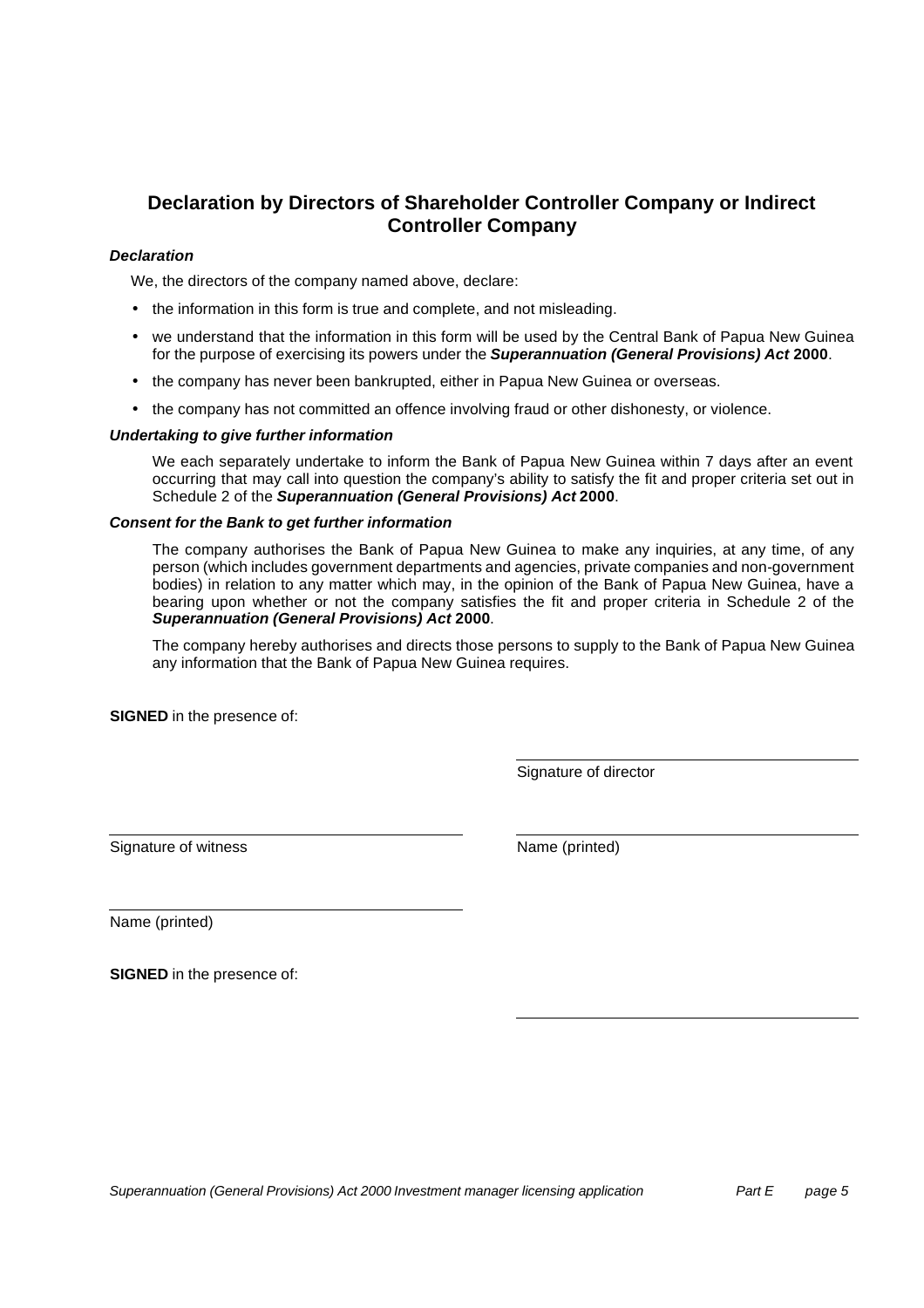Signature of witness Name (printed)

Name (printed)

**SIGNED** in the presence of:

Signature of director

Signature of witness Name (printed)

Name (printed)

**SIGNED** in the presence of:

Signature of director

Signature of witness Name (printed)

Name (printed)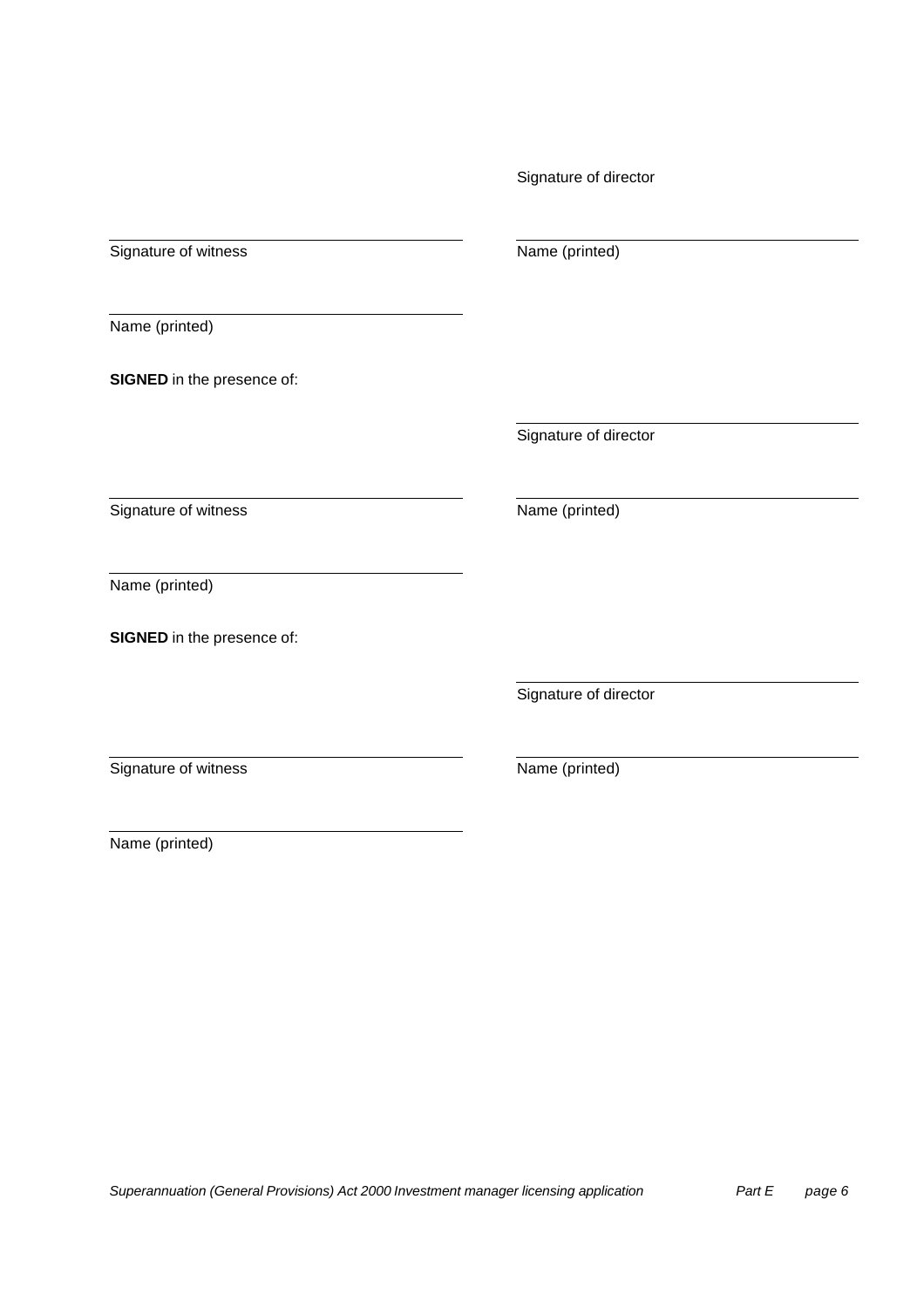## **ANNEX A**

## **INDIVIDUAL FINANCIAL STATEMENT**

#### *Remember:*

 *It is a serious criminal offence to make a false or misleading application, or to give the Bank false or misleading information*.

**To be completed by each person who is or will be a director, responsible officer, controlling shareholder or indirect controller of the applicant company.**

Name and Address of person:

Proposed Position of Person:

Date of Financial Statement:

#### **ASSETS LIABILITIES & NET WORTH**

## Cash & Bank Balances /1 Accounts Payable Marketable Shares /2 Notes Payable /10 Life Insurance /3 Mortgages Payable /11 Debtors - good Interest Due and Unpaid /12 Debtors - doubtful Taxes Due and Unpaid /13 Other Shares & Investments /4 Judgements /14 Vehicles & Equipment /5  $\qquad$  Other liabilities /15 Personal Property /6 **Total Liabilities** Real Estate /7 Business Interests /8 **Net Worth** Other assets /9 **Total Assets Total Liabilities & Net Worth**

#### **NOTES**

(1) Provide name/s of banks, account numbers, and contact officers at banks.

(2) Provide number of shares of listed companies, where held, date acquired, cost, current market value, and certified copy of the share certificates or other evidence of ownership if value exceeds 10% of net worth. (3) Provide number, face amount and type of policy, name and address of company, names of insured and beneficiary, evidence of current cash value and certified copy of policy if value exceeds 10% of net worth. (4-9) Indicate kinds of shares or investments, vehicles and equipment, property, real estate, business interests or other assets; indicate date acquired, cost current value, and method of valuation if value exceeds for any

category that exceeds 10% of net worth.

(10-11) Indicate to whom debts are payable, original and current balances, repayment terms, and security.

(12-13) Indicate the amount/s of any accrued interest or taxes that are due and unpaid, and to whom owed.

(14) Provide details of any judgements currently outstanding. (15) Provide details of other liabilites if amount exceeds 10% of net worth.

**I hearby certify that the information provided in the financial statement above and in the supporting schedules is true and correct to the best of my knowledge and belief, and that there are no material omissions or misrepresentations of facts. I also authorise the Central Bank to request and receive any information necessary to verify the accuracy of information contained in this financial statement.**

**Signature: Date:**

*Superannuation (General Provisions) Act 2000 Investment manager licensing application Part E page 7*